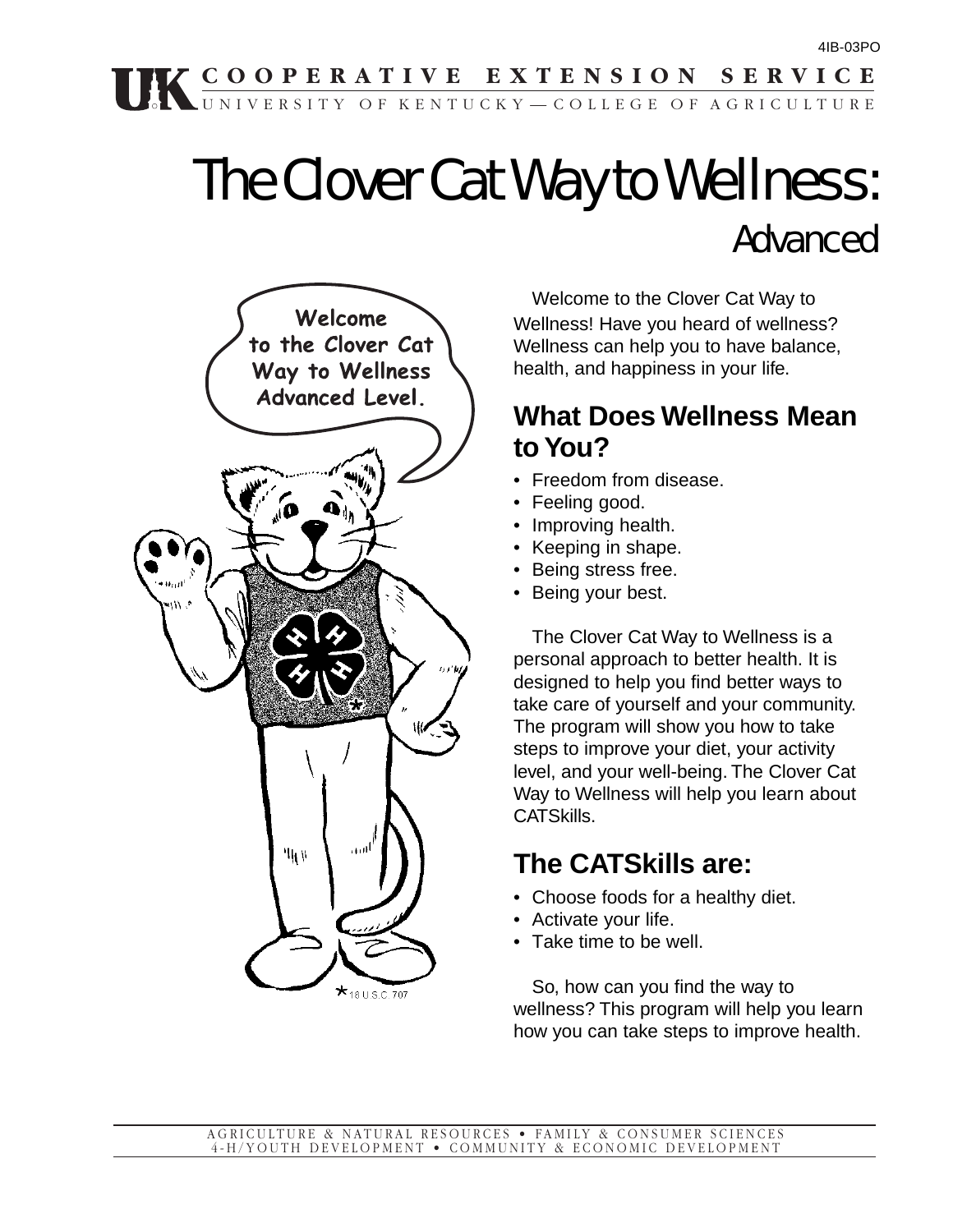

### **Clover Cat Way to Wellness: Choose Foods for a Healthy Diet**

Let's start with some background information on nutrition and teens. An architect designs buildings and works closely with the building contractor to make sure all the supplies and workers arrive on time and in the proper sequence to build the building. What happens when there's a shortage of drywall or the electricians don't arrive? Everything slows down, and the project may even grind to a halt. In a sense, you are the architect. The building you are designing and constructing is your body, and all the supplies are the nutrients from the food you eat. As a teen, you are still growing and still under construction. The quality of those supplies affects what shape that building will be in now and in the future. So, what do teens need to know about nutrition and food choices to be healthy?

# **Too Many Teens Weigh Too Much**

Many teens are overweight. The percentage of overweight teens has tripled in the last two decades, and the numbers are increasing. Being overweight increases your chance of developing diabetes, heart disease, and cancer. Teens today live in a world of computers, TVs, and fast food. In this environment, it takes special skills to maintain a healthy weight.

# **Eating Disorders**

Some teenagers think they are overweight when they are not. Signs of eating disorders include severe food restrictions, obsessions with food or weight, and/or excessive physical exercise. Eating disorders can be serious if they are not treated and can even lead to death. If you or someone you know have these signs, you should seek help from a family member and a health professional.

# **Weight Balance**

Weight is a balance between energy intake and energy output. Weight is influenced by many factors, including age and gender. Some other factors that influence energy intake are:

- The types of food you eat (low-fat or high-fat foods).
- Where you eat (at home or in a restaurant).
- How much you eat.
- Who you are with.
- Why you are eating (bored, stressed, studying, etc.).

You spend energy whenever you do physical activity. Physical activity can be influenced by:

- Your lifestyle.
- Hobbies.
- Jobs or chores.

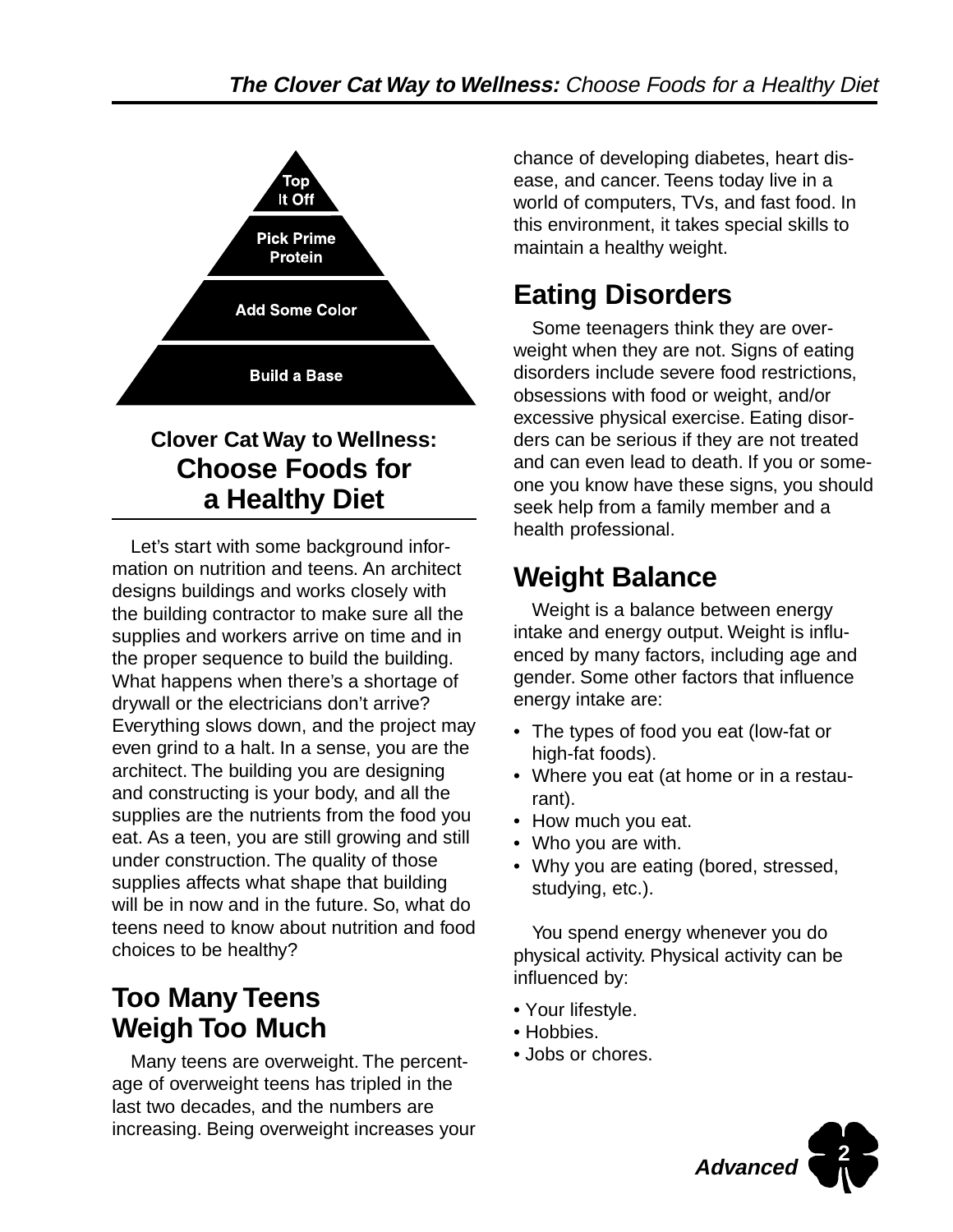

# **Nutrition**

Not getting enough nutrients can affect:

- How you look:
	- Dry, flaky skin.
	- Brittle hair.
	- Split nails.
- How you feel:
	- -Tired.
	- Run down.
	- Headaches.
- How you think:
	- Trouble concentrating.

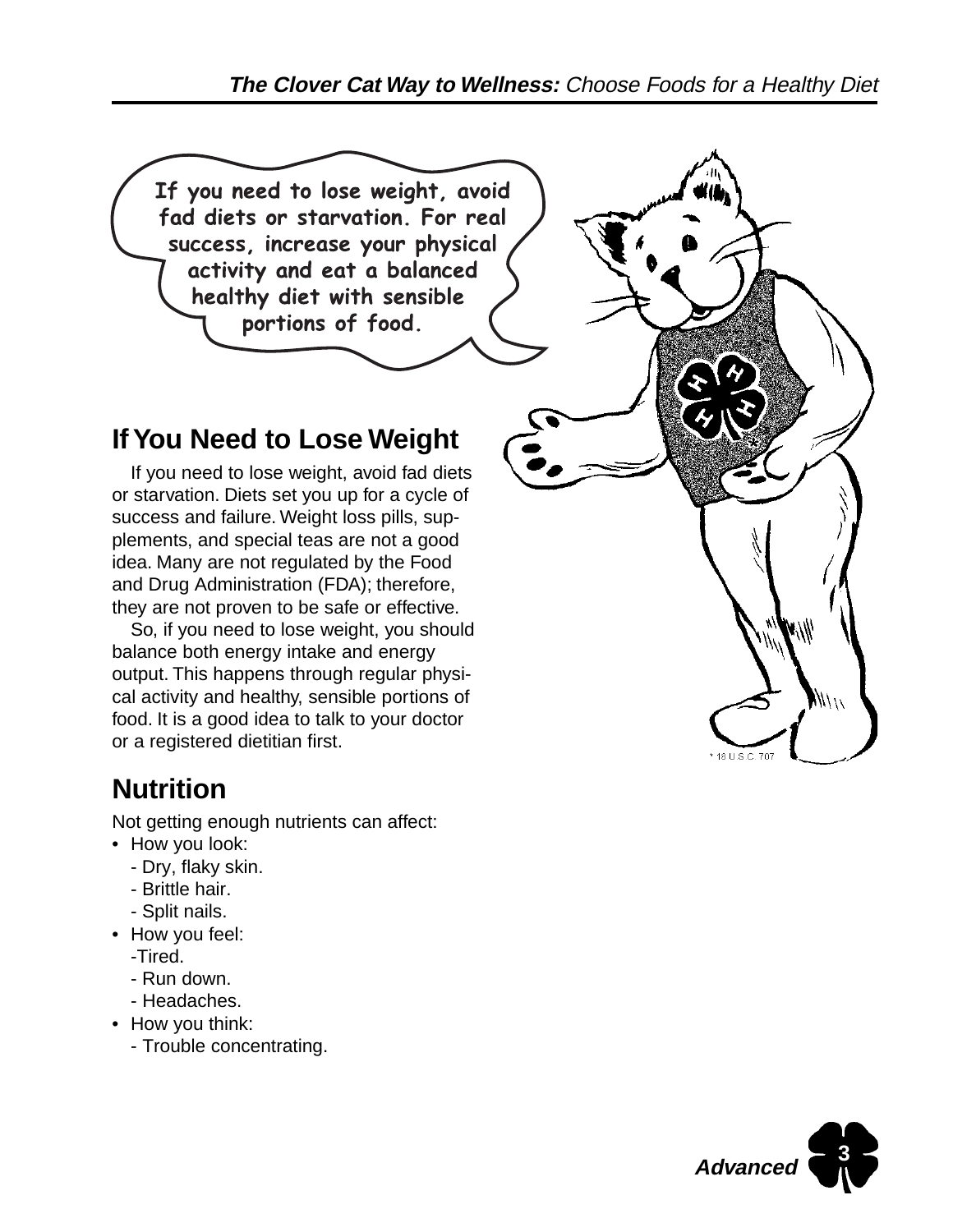### **Cooking with Pyramid Power**

Did you know that people who prepare foods at home are more likely to eat a healthy diet than those who eat out all the time? It's true. Learning how to select and cook foods for good health now will serve you well throughout your life.

You will complete a Personal Pyramid

Profile for what you eat. You will probably discover It Off where you can make some changes that are Pick Prime Protein right for you. Cooking with Pyramid Power Add Some Color will show you **Build a Base** how.

### **Reshaping Your Diet**

If you are a typical teen, you are eating too few foods from the base and middle of the Pyramid and too many foods from the tip, making it easy to become "tip heavy." A diet for good health has more balance and better proportion—it's in the shape of a pyramid. To reshape your diet, the Clover Cat Way to Wellness offers this guide below.

### **Build a Base**

Most of the base of the pyramid is made from grains. Grains are foods made from seeds of the grass family. Grains include rice, wheat, barley, oats, rye, durum, and corn.

Building a good foundation is the key to eating with Pyramid Power. You can build a solid base with good sandwich bread, cornbread, muffins, bagels, and tortillas. You can add hearty soups and salads to that base. Foods with the layered look, such as pizza and pasta, that build on a carbohydrate base are not only healthy but also reflect our taste for ethnic flavors and convenient one-dish meals.

#### **What Is a "Build a Base" Serving?**

- One slice of bread or half a hamburger bun. (A sandwich counts as two servings.)
- 1/2 cup of cooked pasta or rice.
- 3/4 cup of breakfast cereal.
- 4 crackers.
- 14-inch pancake.
- 1 6-inch tortilla.
- Half a bagel or English muffin.

# **Add Some Color**

One of the easiest ways to shape up your diet is to add more fruits and vegetables. Think of it as adding some color to your diet.

# **Five-a-Day**

Five servings of fruits and vegetables a day is the guideline for better health. Try taking fruits and vegetables in your lunch, choose them in the cafeteria, or keep them around for snacking. You can keep a bowl of favorite fruits on the counter, such as apples, bananas, and oranges, and take a piece of fruit with you when you leave for the day. Use salsa to add color, flavor, and nutrition to eggs, cheese, and potatoes. Add some color to a pizza using vegetables. For extra nutrition, add fruits and vegetables to desserts, treats, breads, and other baked goods.

Fruits and vegetables are loaded with vitamins, minerals, fiber, and antioxidants. Antioxidants are compounds that may help fight some diseases, such as heart disease and cancer.

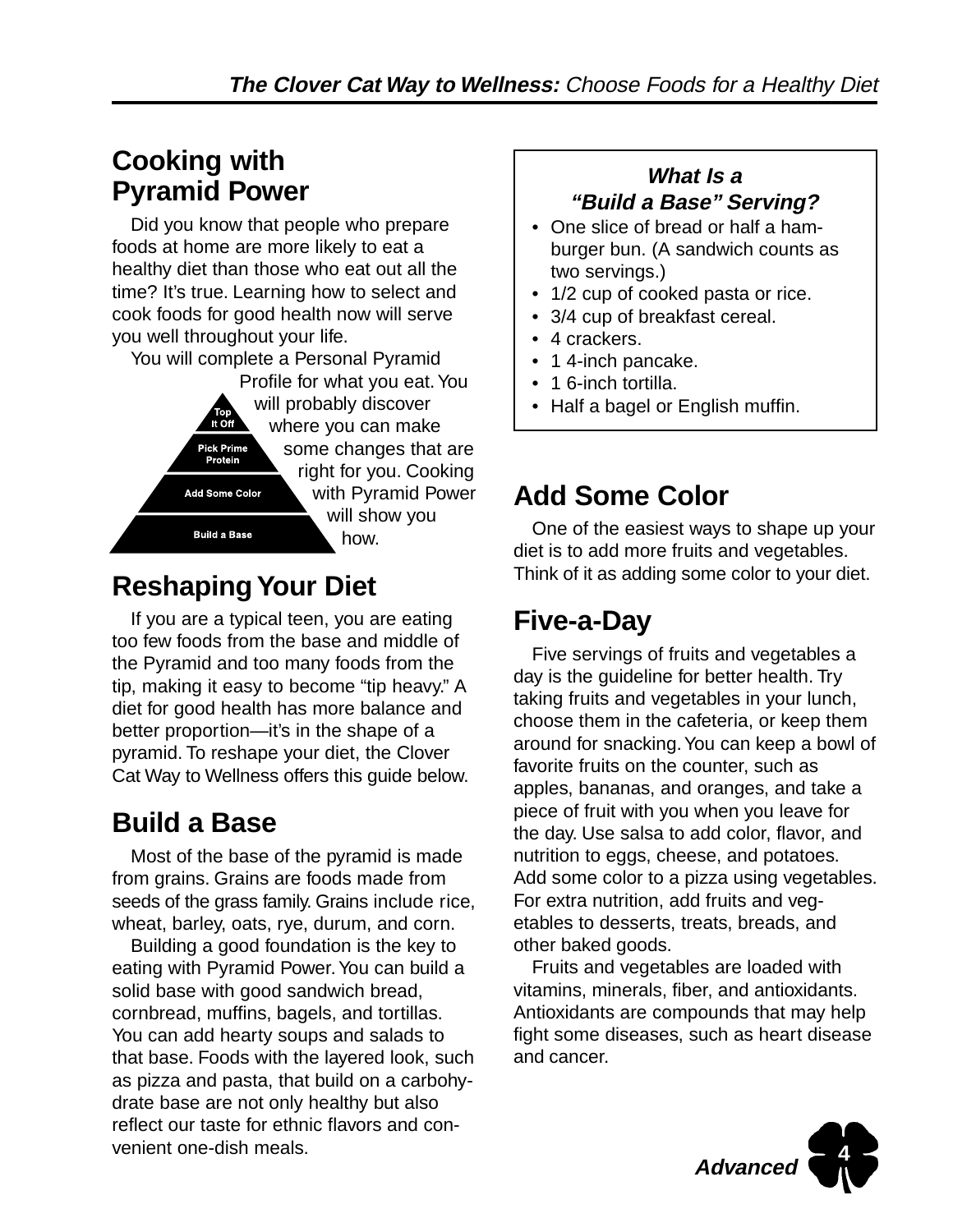#### **What Is a "Five-a-Day" Serving?**

- Half a banana or grapefruit.
- A medium apple, orange, or peach.
- 1 cup strawberries.
- 3/4 cup of 100 percent juice.
- 1 cup raw, leafy vegetables (spinach, cabbage, lettuce).
- 1/2 cup cooked vegetables (broccoli, carrots, cauliflower).

Teens need at least three to five servings of vegetables and two to three servings of fruit each day. How many are you eating now?

# **Pick Prime Protein**

Prime protein picks are those that are lower in fat. You'll need two to three servings of low-fat dairy foods, such as milk, yogurt, and cottage cheese. Try using dairy products in cooking and baking to add extra nutrition. Lean beef, chicken, pork, and turkey make good ingredients for healthy dishes and as sandwich fillings. Eggs are another good lean source of high-quality protein. Dried beans and peas are also prime protein picks.

Protein is important for cell growth and repair. Meats are good sources of iron and zinc. Iron is an important part of hemoglobin, which carries oxygen in your blood. Zinc is used for growth and repair of body tissues.

#### **A Word on Calcium**

Dairy foods are high in protein and in calcium. Do you know that 80 percent of girls and 50 percent of boys do not get enough calcium? Calcium is essential in building and maintaining strong bones. People who do not get enough calcium are

#### **What Is a "Prime Protein" Serving?**

- 1 cup of skim milk or yogurt.
- 1 to 2 ounces of low-fat cheese.
- 2 to 3 ounces of lean meat, poultry, or fish (the size of a deck of cards).
- 4 ounces of soy food.
- 1 egg.
- 1/2 cup of cooked beans or lentils.

at risk of developing osteoporosis later in life. This is a condition in which the bones become weak and brittle. Often people suffer fractures and pain. Calcium may also help prevent certain cancers and reduce risk of cardiovascular disease.

Even more important to some teens, new research suggests that dairy foods can help you reach a healthy weight. So, how can you get enough calcium? Milk, yogurt, and cheese are all good sources of calcium. You can also find calcium in broccoli, calciumfortified orange juice and cereal bars, and fortified soy milk and soy cheese.

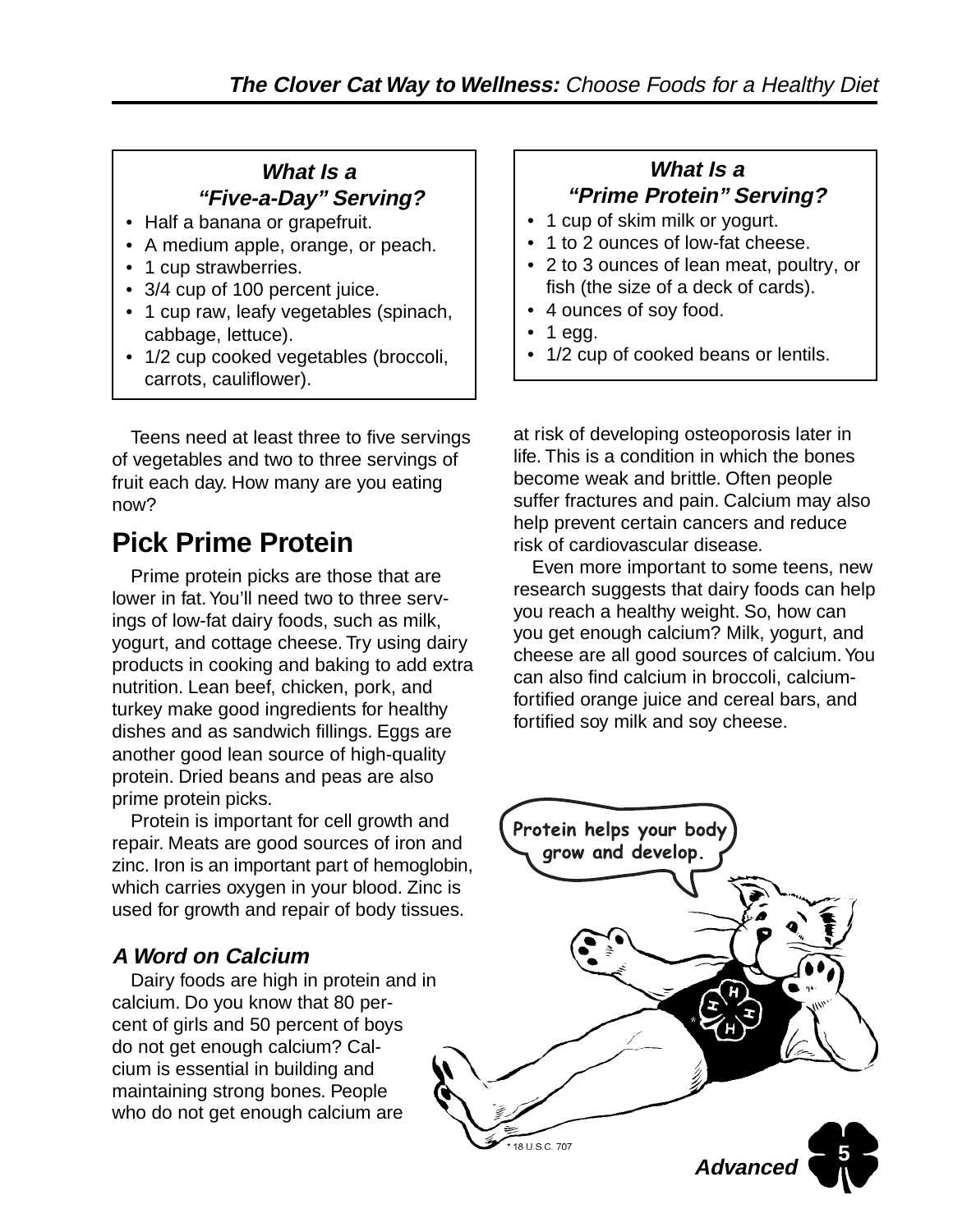**The Clover Cat Way to Wellness:** Choose Foods for a Healthy Diet



AGRICULTURE & NATURAL RESOURCES • FAMILY & CONSUMER SCIENCES 4-H/YOUTH DEVELOPMENT • COMMUNITY & ECONOMIC DEVELOPMENT

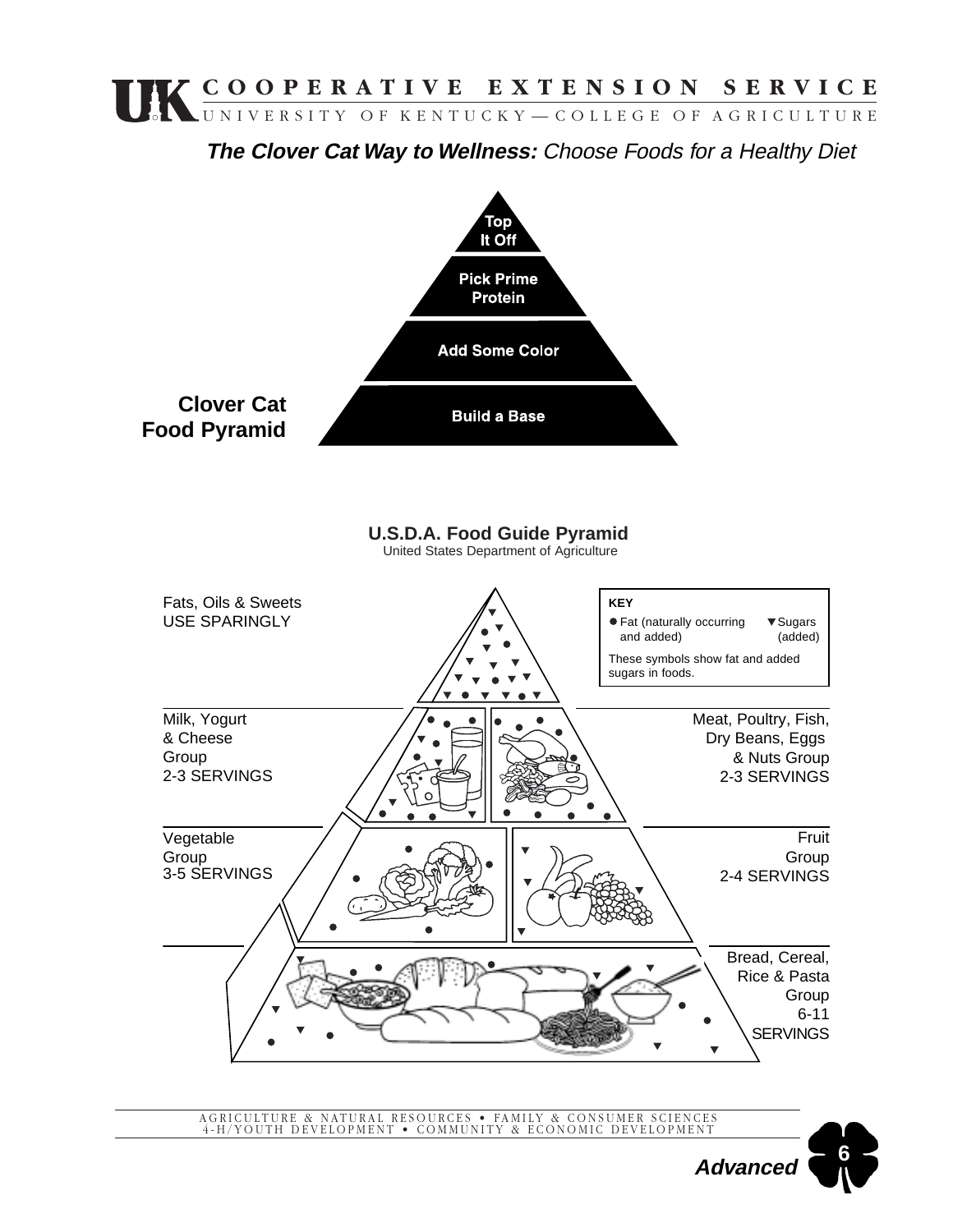#### **The Clover Cat Way to Wellness:** Choose Foods for a Healthy Diet

#### **Activity**

Write down everything you ate yesterday, including beverages. Try to estimate food amounts. Complete the Personal Pyramid Profile. Use the Food Guide Pyramid and the portion size reference sheet to help you. Compare your Personal Pyramid Profile with the Food Guide Pyramid. Did you eat at least five servings of fruits and vegetables? Did you eat any whole grains, such as whole-wheat bread, oatmeal, and brown rice? How much fat and sugar (the tip of the pyramid) did you have? What can you do to improve your pyramid profile?

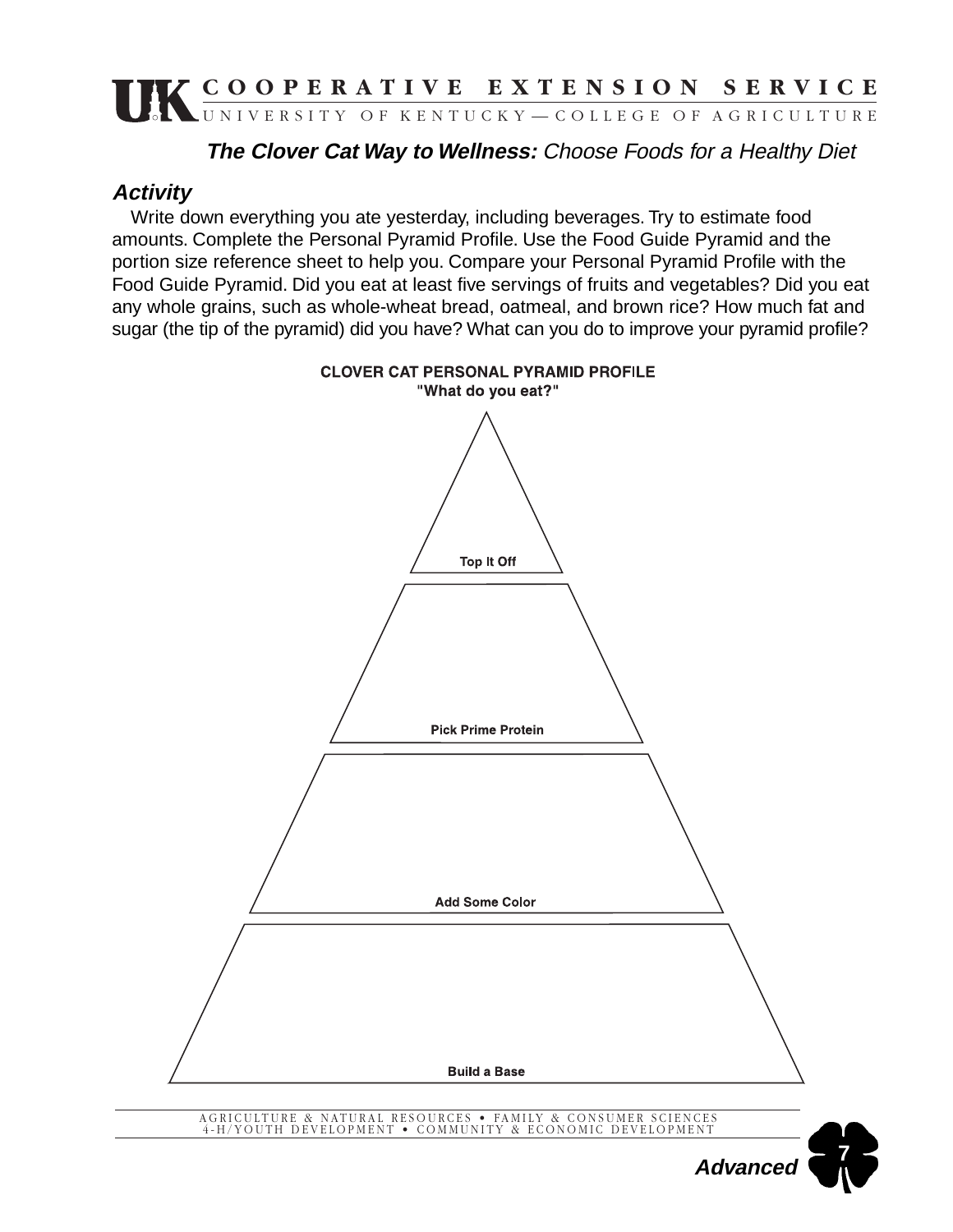# **Top It Off**

Most of us are looking for ways to make fewer calories deliver more nutrition, and you should look for recipes and foods that help you trim the tip of your pyramid. Sometimes, however, you may need to use a little of the real thing. Try to add flavor to foods and "top it off" with fewer calories. Here are some tips for cooking with Pyramid Power adding flavor without too much fat or added sugar:

- For some foods, such as cheese or salad dressings, try reduced-fat instead of fatfree products. You may want to try using a ratio of two-thirds reduced-fat product to one-third regular product.
- Try using one-third less sugar in your recipes.
- Make your sweet treats count. Cook with fruits, vegetables, and low-fat dairy ingredients in muffins and in desserts, such as banana cream pie or sweet potato pie.

# **Too Much Fat and Sugar?**

Of the calories consumed in a day, about 15 percent are from added sugars. What do you think is the main source of sugar in the diet? The largest source is non-diet soft drinks. Other foods include sugars/sweets (such as table sugar, candy, and jams), cakes, cookies, and fruit-ade beverages. The top sources of fat in the United States are beef, non-skim milk, cheese, margarine, and bread-like foods (cakes, cookies, and donuts).

These foods should be eaten only in moderation because they are high in calories but low in nutrients.

### **Other Tips for a Healthy Diet**

- It takes a lot of fluid to get most of us through the day, so make your beverage choice part of the way to wellness. Try to drink both milk and orange juice. Both are packed with good nutrition, and without them, it may be hard to get enough calcium, folate, vitamin C, and vitamin A. Most of us could use a lot more of these nutrients in our diets, so drink up.
- Find dishes you like and rely on these favorites like old friends. Everyday cooking need not be by the book. Cooking without recipes means less measuring and more time saved. Try some new dishes, too. Newspapers, magazines, and advertisements are good places to get ideas.
- Let fresh produce be your inspiration for seasonal dishes for everyday eating, holiday meals, and other special occasions. Cooking with Pyramid Power is an allyear way of eating.
- Eat breakfast. If you can't eat before you leave in the morning, take something with you, such as a breakfast bar, bagel, yogurt, or fruit and milk.
- Try not to eat out very often. Eating right is easier when you control the menu. Pack your lunch instead of eating fast food. Make a pizza instead of ordering one. You'll save money and travel farther down the road to wellness by being your own chef.

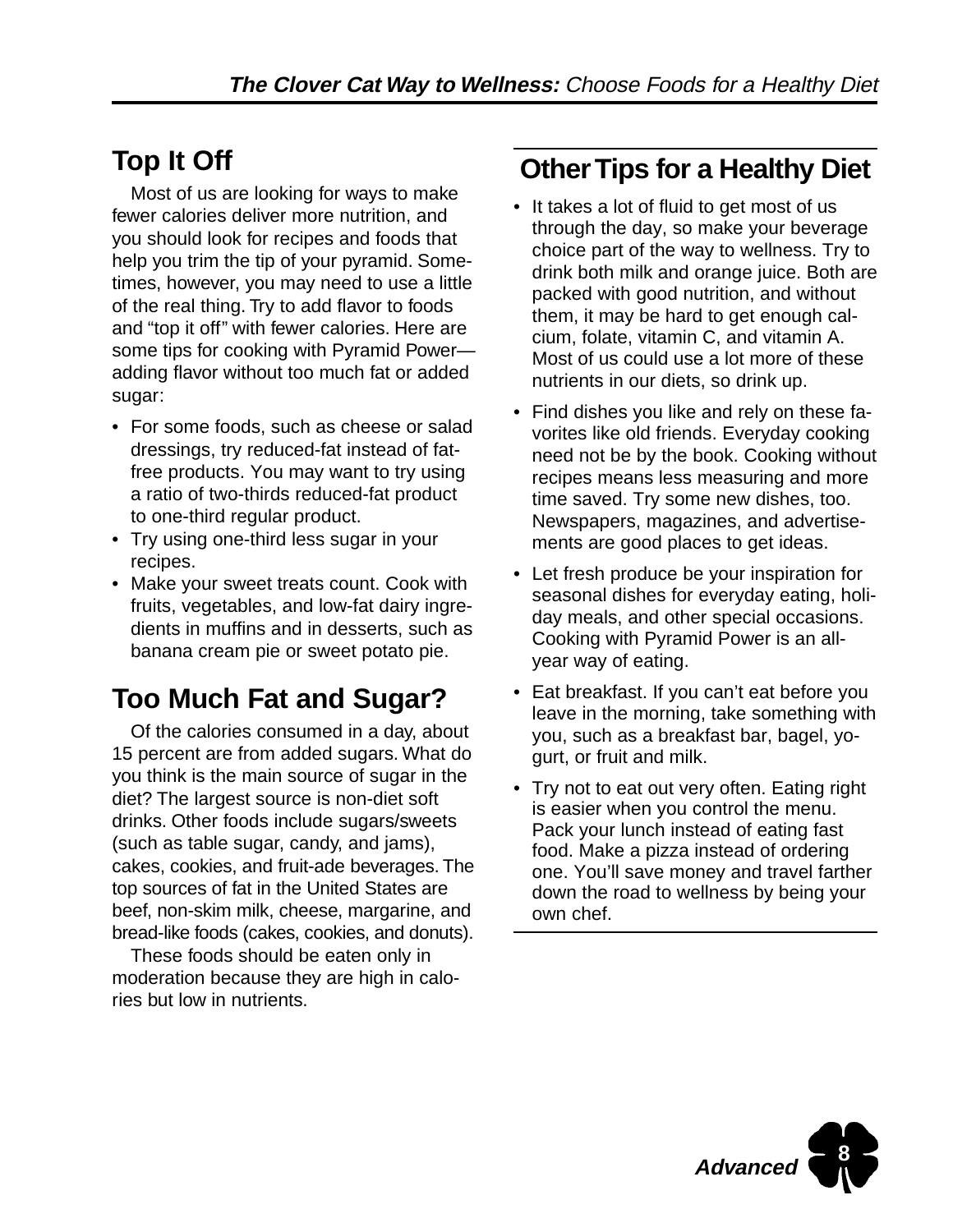#### **The Clover Cat Way to Wellness:** Choose Foods for a Healthy Diet

#### **Activity**

Look at your completed Pyramid Profile. On a separate piece of paper, write down ideas to improve your pyramid. Do you have too few fruits or vegetables? If so, think of fruits and vegetables you like. Where can you add them in your day? Can you bring them for lunch or have them as an afternoon snack? Do you have a lot of foods with high amounts of sugar or fat? What other foods can you eat instead? Can you add more dairy foods? Make a list of possible changes. Pick one or two changes and try to make the changes for three days during the next week. Report back to the class on how easy or hard it was to make changes. Why?

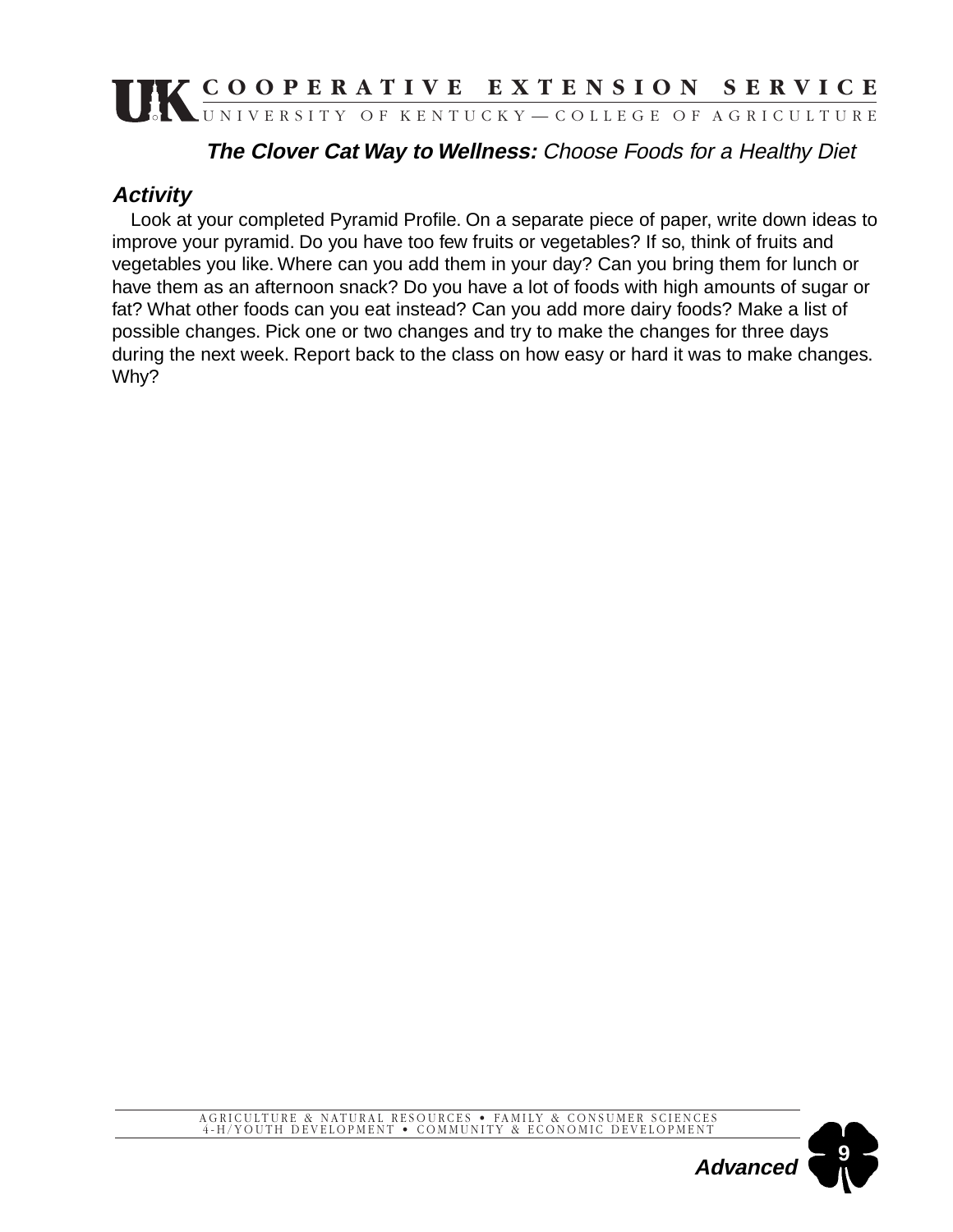### **Shopping the Clover Cat Wellness Way**

Do you go to the grocery with your family or friends? Have you ever done the shopping for your family? Have you ever thought about shopping for groceries for yourself once you graduate from high school? Do you help with the cooking? Do you prepare some meals on your own?

#### **"Build a Base" Shopping Ideas**

Look for these foods to build a base:

- Rice and pasta dishes.
- Pizza crust.
- Grits and oats.
- Hearty sandwich bread.
- Reduced-fat baking mix.
- Muffin mix.
- Cornmeal mix.
- Ready-to-eat cereals.

Look for products that offer both convenience and good value.

#### **"Add Some Color" When Shopping**

Buy some colorful fruits and vegetables fresh, frozen, or canned.

- Canned beans.
- Canned vegetables and tomato products.
- Applesauce.
- Orange juice.
- Fresh vegetables to keep on hand:
	- Celery.
	- Onions.
	- Cabbage.
	- Carrots.
	- Potatoes.
- Fresh fruit to keep on hand:
	- Apples.
	- Oranges.
	- Bananas.

#### **Pick "Prime Protein" When Shopping**

- Pick up a variety of low-fat dairy products, such as:
	- Milk (skim, 1/2 percent, or 1 percent) for drinking, cereal, and cooking.
	- Cheeses, such as part-skim mozzarella, for pizza.
	- Low-fat cottage cheese for lasagna, tuna salad, or on a tomato.
	- Yogurt for a quick breakfast.
- Keep eggs on hand for baking and for quick meals, such as omelets. Look for good value in lean meats to put in onedish meals.
- Have a supply of sandwich fillings:
	- Peanut butter.
	- Pimiento cheese.
	- Tuna salad.
	- Egg salad.

With sandwich fillings, a little goes a long way.

#### **"Top It Off" Shopping Ideas**

- Buy flavorful fats and oils that help you avoid being "tip heavy," such as:
	- Low-fat and reduced-fat salad dressings.
	- Flavored vinegars, such as apple cider vinegar.
	- Cooking sprays flavored with garlic, lemon, or olive oil.
	- Cheeses, such as bleu, feta, Gouda, and cheddar.
	- Sugar, brown sugar, and honey to add flavor.
	- Garlic powder, oregano, chili powder, cinnamon, or nutmeg to add flavor without adding calories.

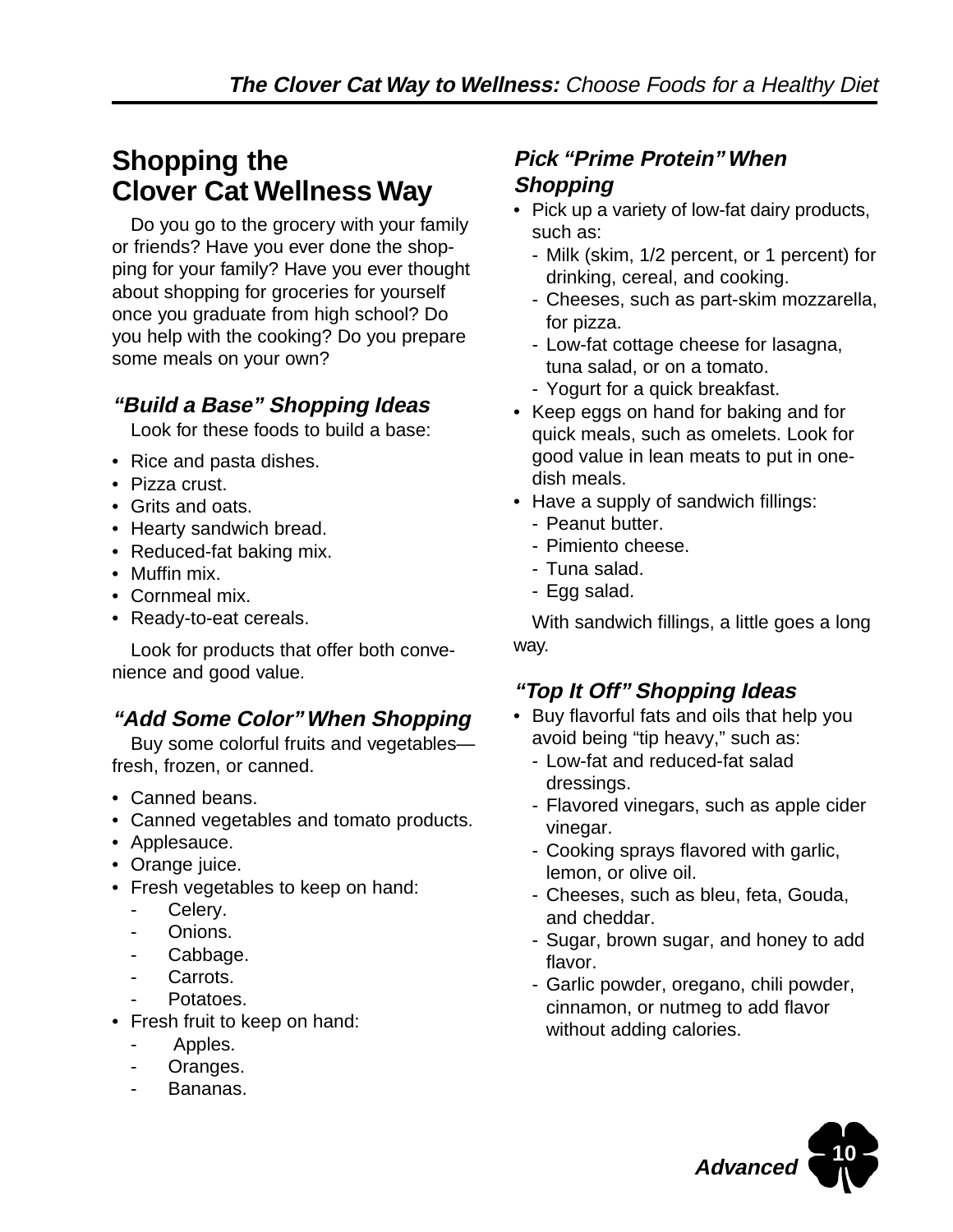# **Taco Pizza**

#### **Cornmeal Pizza Crust:**

- 1 cup all-purpose flour
- 1/4 cup yellow cornmeal
- 1 package fast-rising yeast
- 1 teaspoon sugar
- 1/2 cup very hot water (but not boiling)

Combine 1/2 cup of flour, cornmeal, yeast, and sugar in a medium bowl. Add hot water, stirring until smooth. Mix in enough of the remaining 1/2 cup of flour to make a soft dough.

Knead dough on floured surface until smooth and elastic, 3 to 5 minutes. Cover dough with a bowl; let stand for 15 minutes before using.

#### **Topping:**

1/3 package (12-ounce size) prebrowned vegetable protein crumbles 1 to 2 teaspoons taco seasoning mix 2/3 cup of water Cooking spray Cornmeal Pizza Crust dough 1/2 cup low-fat cheddar cheese 1/2 cup Monterey Jack cheese 1 green pepper 1 cup chopped lettuce or spinach 1/2 cup chopped tomato 6 tablespoons of low-fat sour cream 6 tablespoons of salsa

Combine vegetable protein crumbles, taco seasoning mix, and water in medium saucepan. Bring to boil. Reduce heat and simmer, uncovered, until mixture is dry, about 5 minutes. Cool to room temperature.

Spray pizza pan or cookie sheet with cooking spray. Spread dough on pan, making a rim around the edge. Sprinkle dough with vegetable crumbles, cheese, and green pepper.

Bake pizza at 425° until crust is browned, 15 to 20 minutes. Sprinkle with lettuce or spinach and tomato and serve with sour cream and salsa.



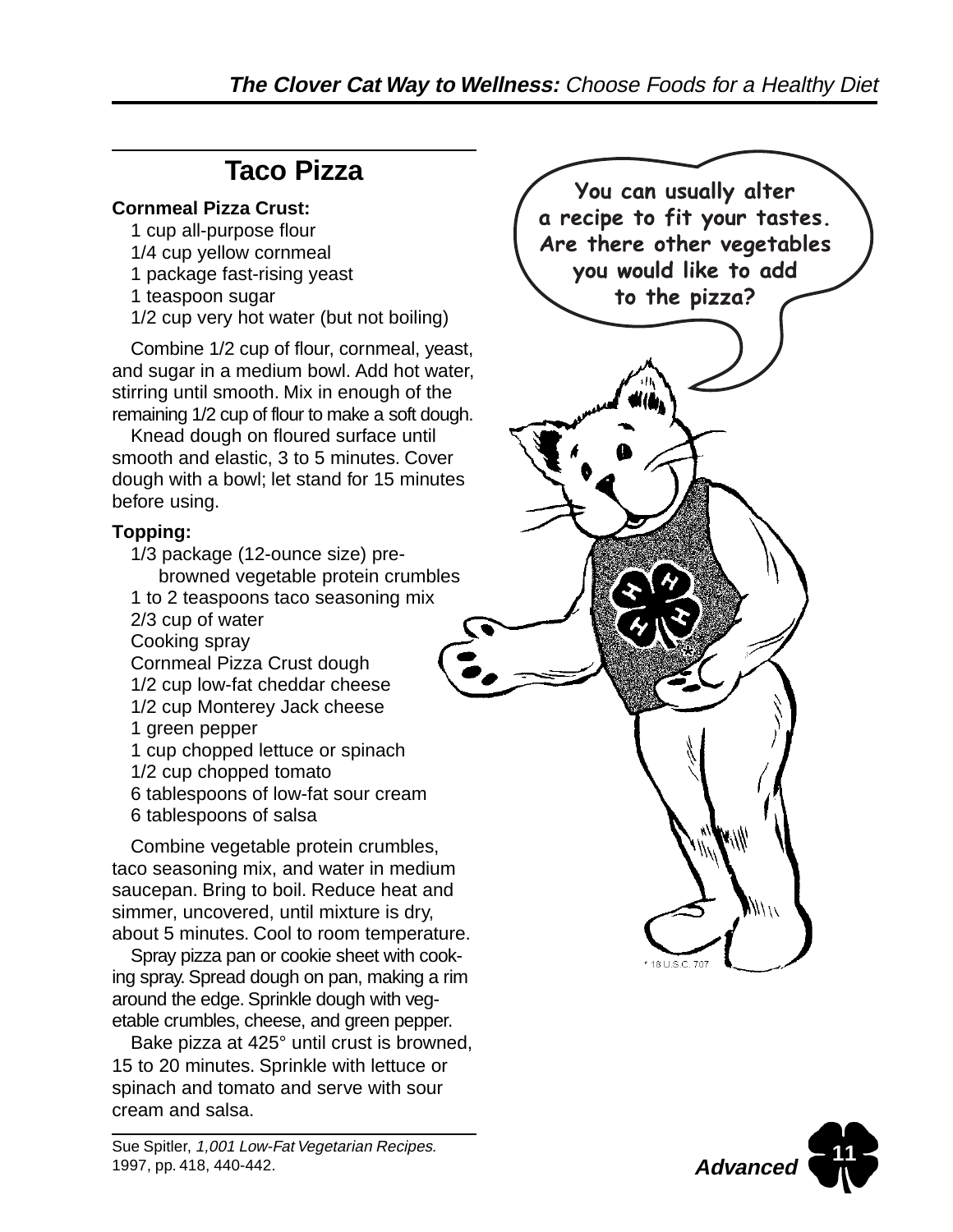#### **The Clover Cat Way to Wellness:** Choose Foods for a Healthy Diet

#### **Activity**

Make a grocery list for the Taco Pizza recipe. Think about the ingredients you already have at home. How many different grocery stores are there in your area? Is there a farmers' market where you can buy seasonal fresh produce? What would you need to buy? After you have made your list, put the items in the correct areas of the pyramid grocery list.

#### **Activity Worksheet**

- 1. How many grocery stores are there in your area?
- 2. Is there a farmers' market?
- 3. What do you need to buy?

#### **Cooking with Pyramid Power: Grocery List**

Build a Base

Add Some Color

Pick Prime Protein

Top It Off

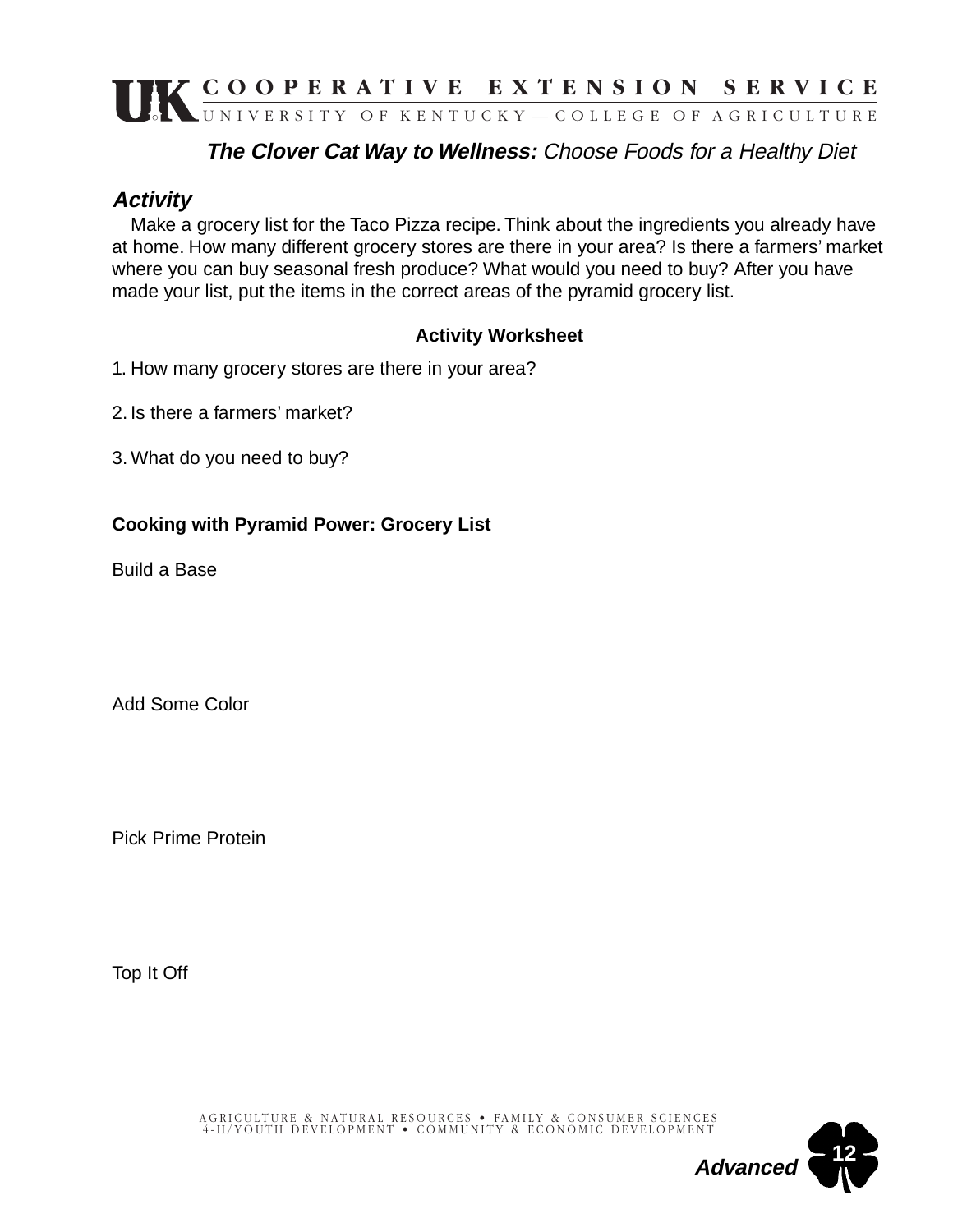

### **Clover Cat Way to Wellness: Activate Your Life**

Try to work in more activity throughout your day, making time to enjoy nature on a regular basis and becoming stronger in muscles, heart, and mind. Activity you can live with will help you feel better and get more done.

New research reveals some very good news. You can improve your health significantly by working just a few minutes of activity into your daily routine. Even fidgeting seems to help people stay fit. Now you can garden, take nature walks, or make housework your workout and know that any activity is good for your health.

# **Activate Your Life**

Most of us don't need to be as physically active as our ancestors were in order to accomplish our daily duties. Appliances, grocery stores, and cars help us have more time to do what we want to do. Look at your Personal Pyramid Profile for what you do to determine how active you are. Start by considering how active you are around the house, at school, and during your free time. Do you regularly go up and down stairs,

carry laundry, or run the sweeper? Household duties or activities during the day can help keep you in shape. Think about how you get to school or friends' houses. Could you walk or ride a bike?

# **Walk a While**

Walking is probably the most popular form of fitness because you can do other things while you walk. Do you need some quiet time by yourself? Walking can give you something most of us need—time to think. Would you like to listen to some music? Walking is ideal for enjoying some tunes. Is there something you need to talk over with someone? Do it over a walk. Is there a friend or neighbor you'd like to see more often? Schedule a regular time to walk.

On the weekends, make time to get out and enjoy nature. State parks are among the places we can go to see nature at its best. Walking is good for your health, both mind and body.

# **Build Some Strength**

Building and keeping strong muscles and bones is important for people of all ages and sizes. We also need good aerobic fitness to be able to enjoy life to the fullest. If you have been inactive, you might want to start with something you can do in front of the television or when you wake up, such as a body awareness routine, including stretching and toning. Use of weight-resistance equipment (like weight machines or hand weights) can help you maintain bone strength and muscle mass. But you don't need special equipment; you can use canned goods as hand weights.

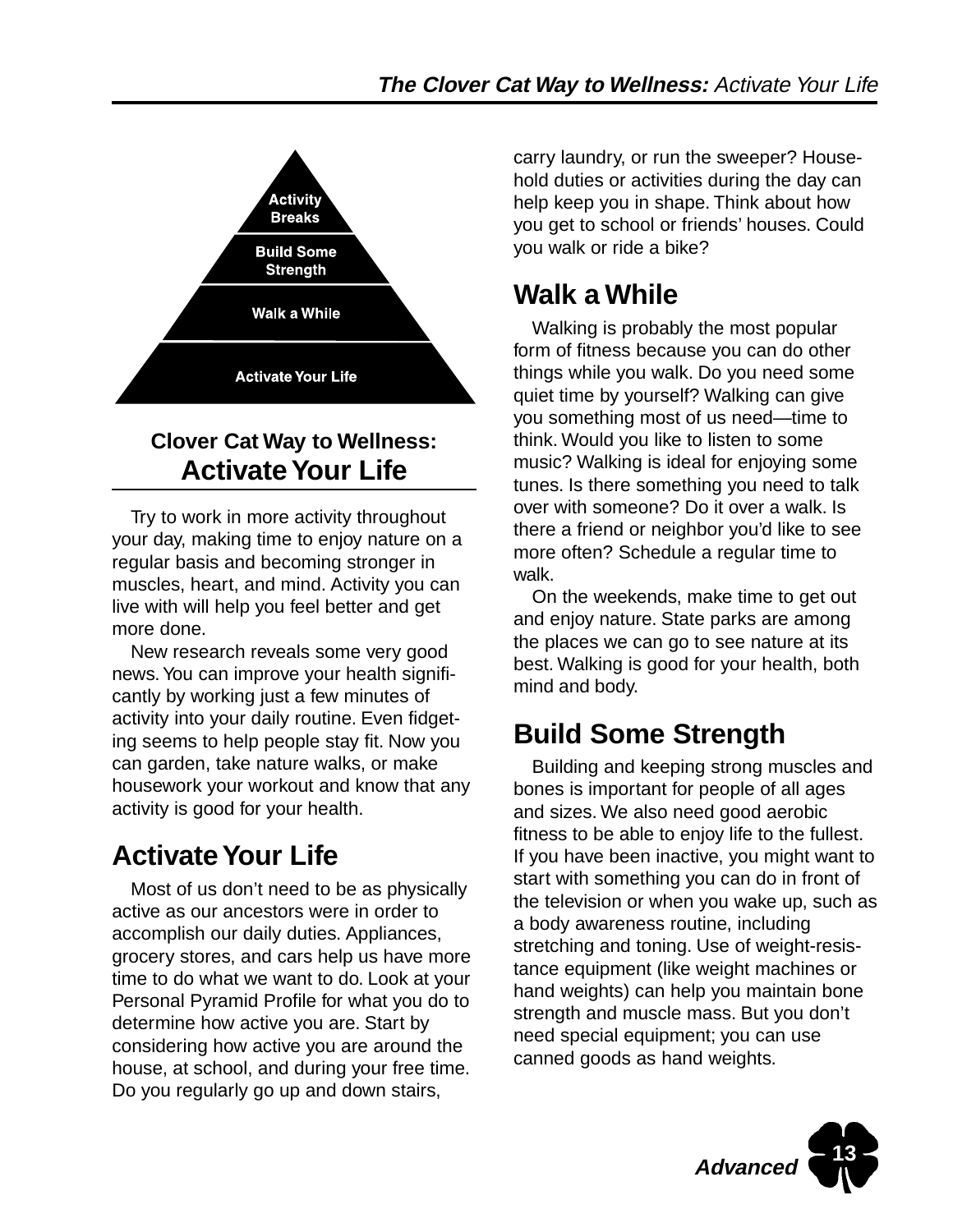# **Activity Breaks**

Do you do homework at a desk or computer? Do you watch television or read books? If so, you might be able to work activity breaks into your routine. A good goal is to not sit still for more than 30 minutes at a time. Try to stretch or walk for a few minutes at least twice an hour. Give yourself a break.

Look at your Personal Pyramid Profile at the activities for what you do. Think about what you do and what activities you could do that might help you on your way to wellness.

# **Keep Moving**

Did you know that physical activity tends to decrease as you get older? The biggest decline is often seen in the late teen and early adult years. Young people today have more activities to choose from than ever before, from television to computers to video games. Unfortunately, physical activity is often left out of the mix. But it's easy to include daily activity in your life. Any activity is worthwhile as long as it gets you moving. According to researchers, even light to moderate activity (gardening or going for a walk) can improve overall health and decrease your risk of disease. Best of all, studies show that active kids and teens will be active adults. What are you waiting for?

# **Tip for Daily Activity**

• Focus on the process, not the outcome. Life-long fitness is a journey. Don't worry about the outcome. Just concentrate on participating in a physical activity for 30 minutes most days of the week.

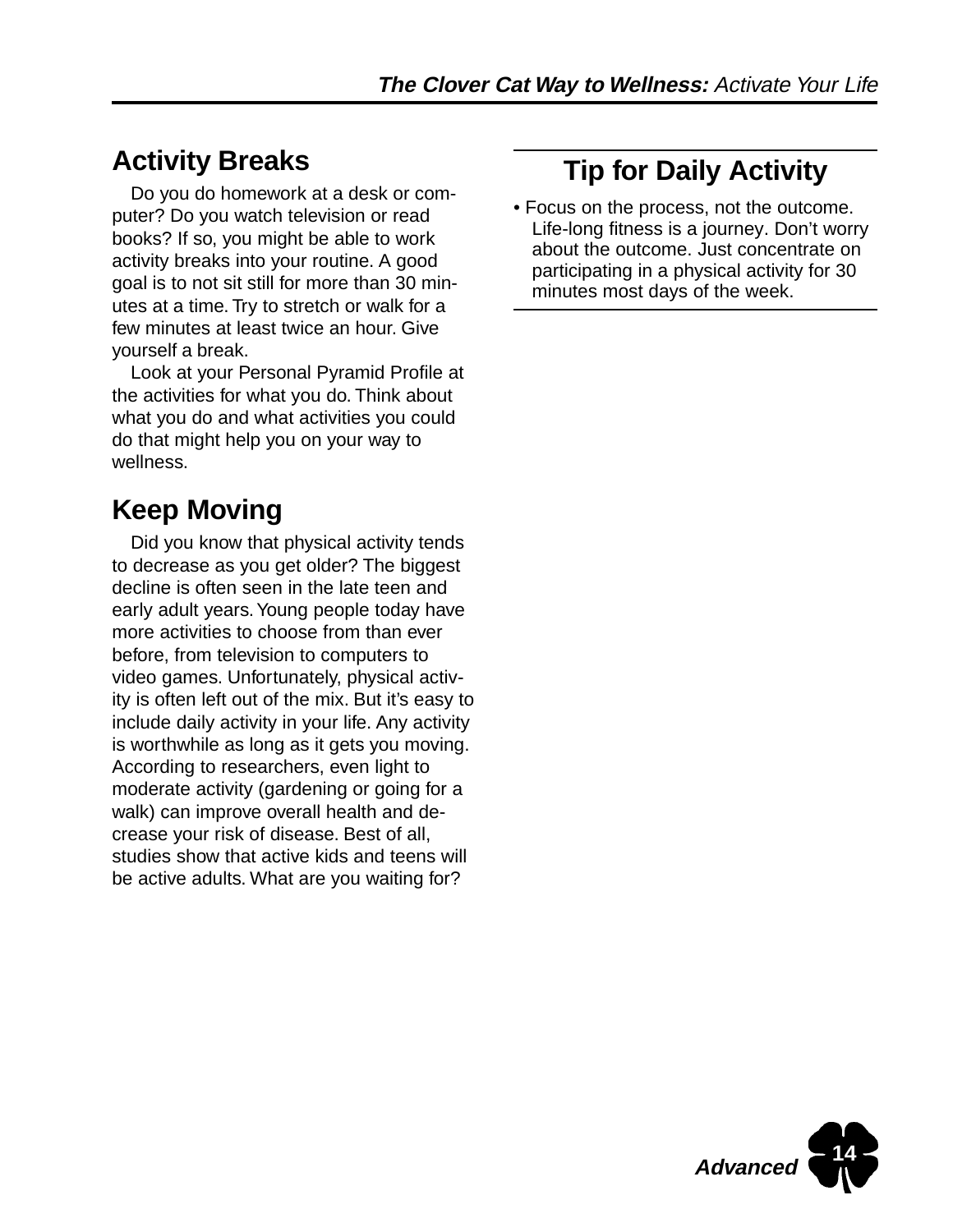#### **The Clover Cat Way to Wellness:** Activate Your Life

#### **Activity**

Fill out the "What do you do?" activity pyramid below.

#### **What Do You Do?**

1. Do you get 30 minutes of activity five or more times per week?

- 2. Do you walk for at least 20 minutes three or more times per week?
- 3. Do you do any strength building or aerobic activity three or more times per week?
- 4. Do you take activity breaks while doing homework or while watching television?

Think of ways you can increase your activity. Is there a sport you have wanted to try? Do some of your friends play basketball or volleyball regularly?

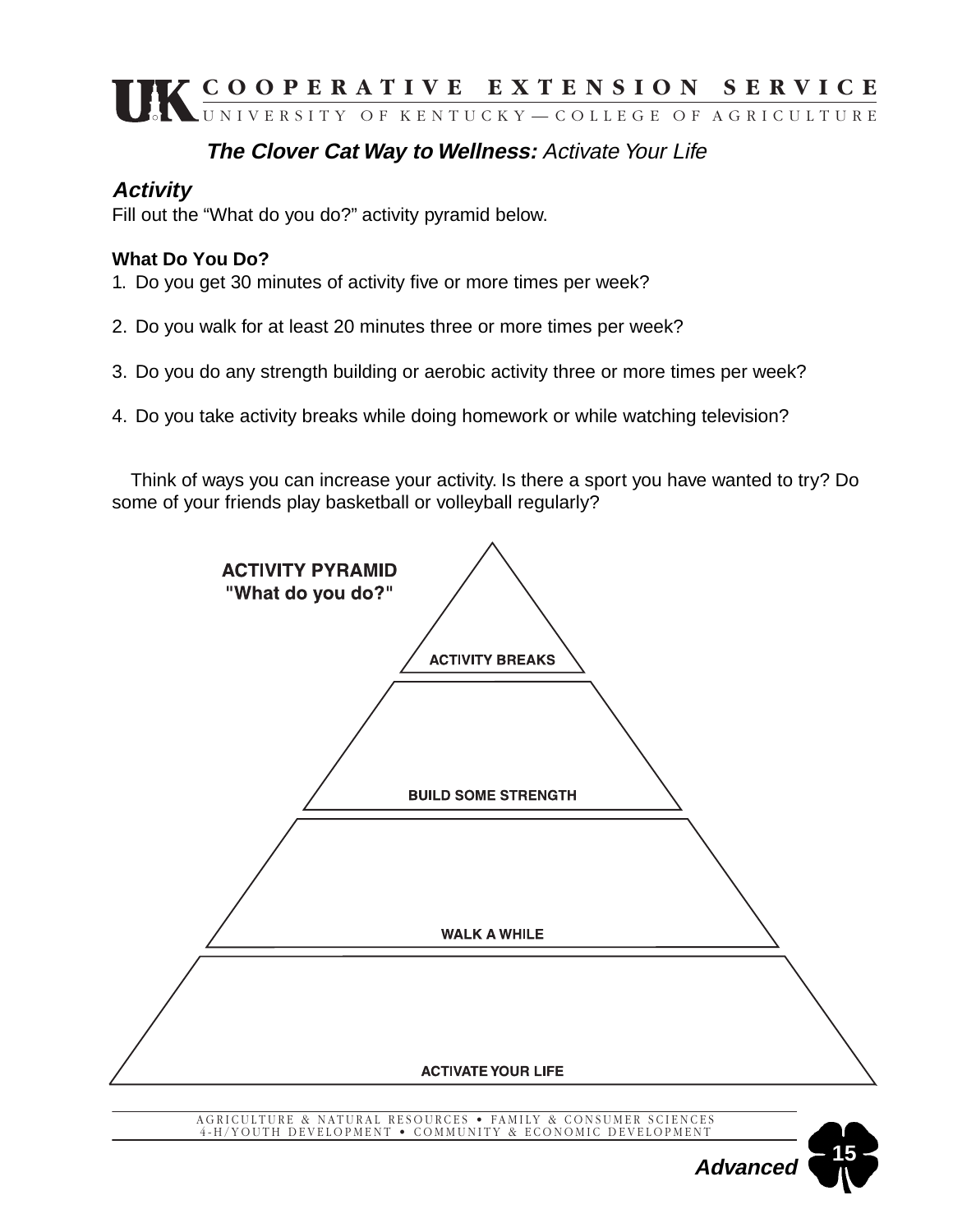### **Activity Equals Good Health**

Physically active teens tend to have lower blood pressure and higher HDL (good) cholesterol than those who are less active. Cholesterol is a substance that is produced and used in the body. Cholesterol is also found in some foods. A diet high in saturated fat can increase cholesterol levels. There are two main types of cholesterol: low-density cholesterol (LDL), which is the bad cholesterol, and high-density cholesterol (HDL), which is the good cholesterol. High total cholesterol and LDL cholesterol, as well as high blood pressure, increase one's risk for developing heart disease. Physical activity can help increase the good cholesterol and can help in lowering blood pressure. Daily activity also promotes long-term weight loss and weight maintenance.

# **Activity Benefits Everyone**

Not everyone can be the star quarterback or high-flying basketball standout; however, anyone can benefit from regular exercise. Regular activity reduces your risk of heart disease, high blood pressure, diabetes mellitus, and many forms of cancer. Exercise also improves self-esteem and mental health and builds strong bones.

# **Do What You Like**

Any activity is a good activity. Organized sports, such as football, basketball, baseball, and soccer, are great for staying in shape and learning how to be part of a team. But there are a number of great activities you can participate in alone or with your friends. Jump rope or take a walk. Do some push-ups and sit-ups. Roller blade or visit a skate park.

### **Fitness Can Be Rewarding in More Ways Than One**

Physical activity is important for your physical and mental health. It can also be profitable. Start your own neighborhood lawn mowing service (walking, of course) or dog-walking enterprise. Help your parents out in the garden or wash their cars. Complete your activity for the day and make a few bucks in the process.

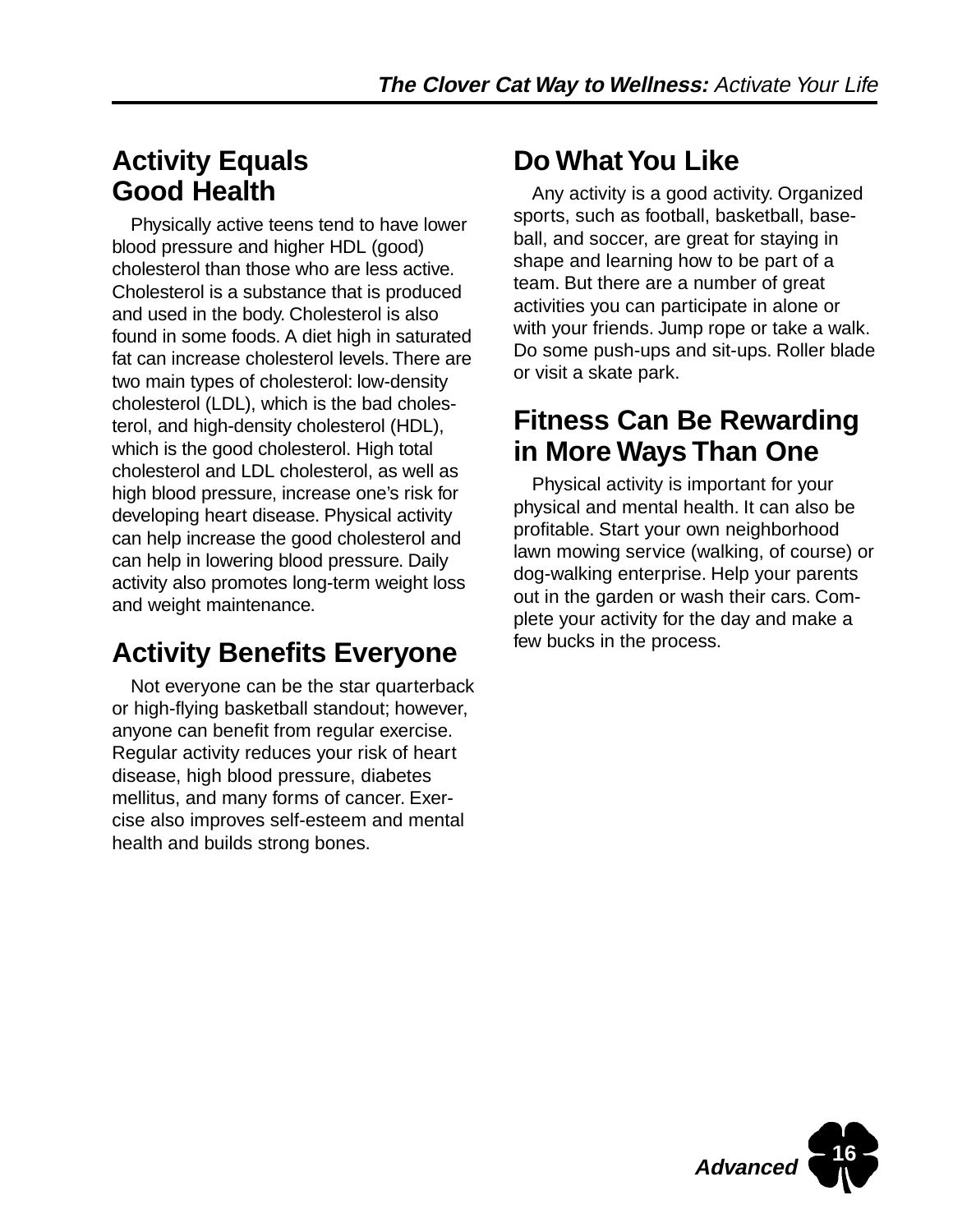#### **The Clover Cat Way to Wellness:** Activate Your Life

#### **Activity**

Divide into small groups. Each group should come up with three activities they enjoy (walking, dancing, tennis, biking, hiking, basketball, etc.). List how you can participate in these activities in your area. Can you do this at school? At a park? In your neighborhood? At your home? How could your community be changed to promote more activity? Let each group discuss the results with the rest of the class.



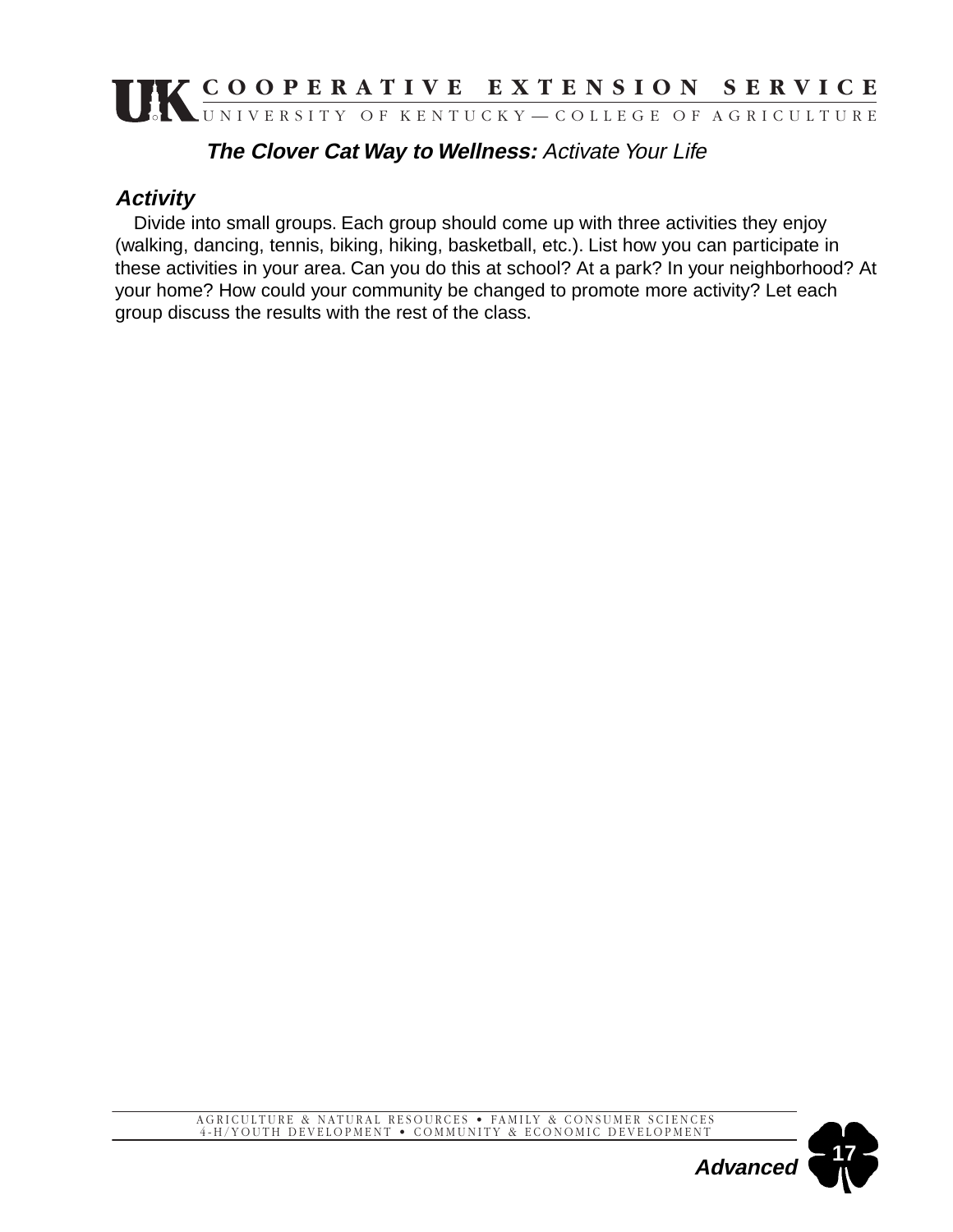### **Walking Your Way to Wellness**

Do you know a family member or friend who walks for exercise? Do you walk for exercise? Do you know the benefits of walking? Let's look at some facts and benefits of walking.

Walking is one of the most popular ways to become more active. You can walk with a friend or choose to spend some time alone. You can walk with family members, friends, or an animal friend. Walking can be done while you talk or while you enjoy some silence. This section will help you learn more about the benefits of walking, how to walk safely and effectively, and what it takes to walk across Kentucky.

In a recent survey, nearly half of Kentucky adults (45 percent) reported no leisure time physical activity. We spend a lot of time in front of televisions, computers, and video games or in cars while we eat fast food. We often wish there was more time to spend with family and friends, or we long for some time alone. The lack of physical activity and the stress of our over-scheduled lives are taking a toll on the health of Kentucky children, teens, and adults.

Walking may offer a way for you to become more active, enjoy better health, and spend more time with others or by yourself. Regular walking can decrease your risk of heart disease, diabetes, and perhaps some forms of cancer. Walking seems to promote "brain fitness," leading to a more positive outlook and greater mental agility. People who walk tend to have lower blood pressure and a decreased risk of stroke. Walking strengthens bones and muscles and can help you control your weight. Walking is a good way to reduce stress, increase energy levels, and may even help you sleep better at night.

#### **Walking Well**

Warming up before starting your walking program will help prevent injuries. Ease into it by walking slowly for five minutes and then stretch for a few minutes. Helpful stretches include head and arm circles and hip and leg stretches. Walk at an easy pace during the last five to 10 minutes of your routine to let your body cool down.

Proper form will make your walk easier and more comfortable, helping you get the most from your exercise routine.

- Stand up straight, keep your eyes forward, and keep your chin parallel to the ground.
- Keep your arms at a 90-degree angle and close to your body.
- Hit the ground with your heel first, roll through the step, and push off with your toe.
- Try to take a comfortable-length step, not too short or too long.
- Walk at the right pace, taking time to warm up and cool down.
- Try to walk at least three times a week. During the first week you may want to warm up by walking slowly for five minutes and then stretch, walking briskly for five minutes, and then cool down by walking slowly for five minutes. In the following weeks, increase your brisk walking by two to three minutes a week until you can walk at a fast pace for 30 minutes to one hour. You should try to walk at least 30 minutes three to five days each week.

Current recommendations for good health state that you should be moderately active for a total of 30 minutes at least five days a week.

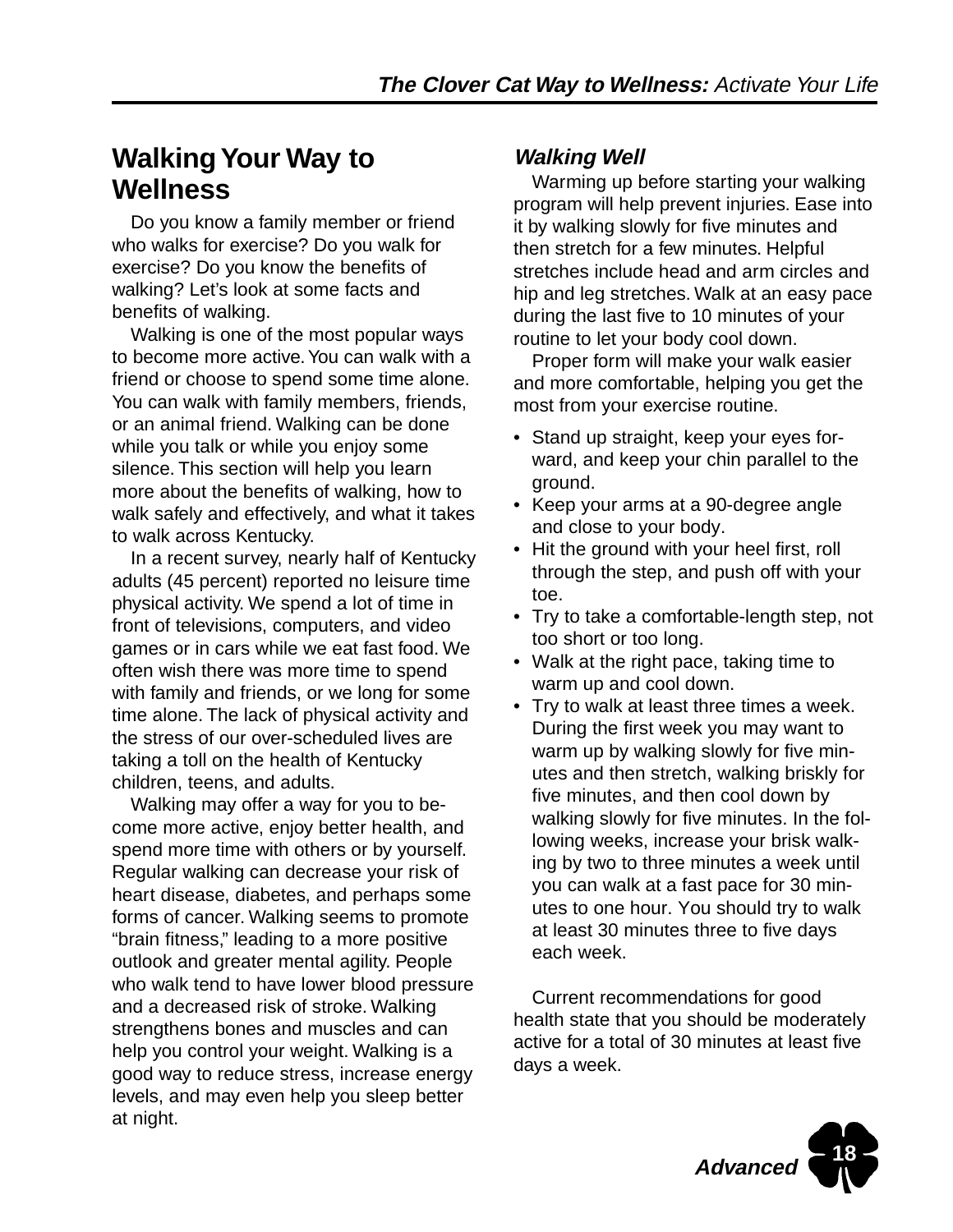# **Tips for Walking Safely**

- Walk in the daytime.
- Walk with a friend or group.
- Do not wear headphones that prevent you from hearing potential dangers.
- Pay attention to your surroundings and be cautious.
- Walk on sidewalks and stay away from high traffic areas.
- Wear bright, reflective clothing and shoes.
- Carry identification and water.
- Do not assume that cars can see or have seen you.
- Consider carrying a cell phone or change to use a public phone for emergencies.
- Wear comfortable, well-fitted shoes and socks.

#### **Walking, Your Way**

Before you begin a walking routine, take some time to think about why you want to walk. You probably want to be more active in order to feel better and to become healthier. Consider what other goals you might be able to accomplish while walking. Maybe you would relish some time alone to think or let your mind wander. You may have a friend, family member, or pet that you would like to spend more time with. Perhaps you would like to visit the library more often. Give careful consideration to these additional goals. You may want to walk alone sometimes and with company at other times. Try to establish regular times for walking to keep yourself committed and to help you schedule walking with others. Finding ways to make walking work for you will help you stay committed to being more active.

Try taking these steps to make walking a part of your regular routine:

- Avoid automatically turning on the television when you get home.
- Establish regular, limited hours for computer use and video games.
- Get into the habit of changing into your walking clothes when you get home or try walking in the morning.
- Try walking when you need to run errands or get somewhere.

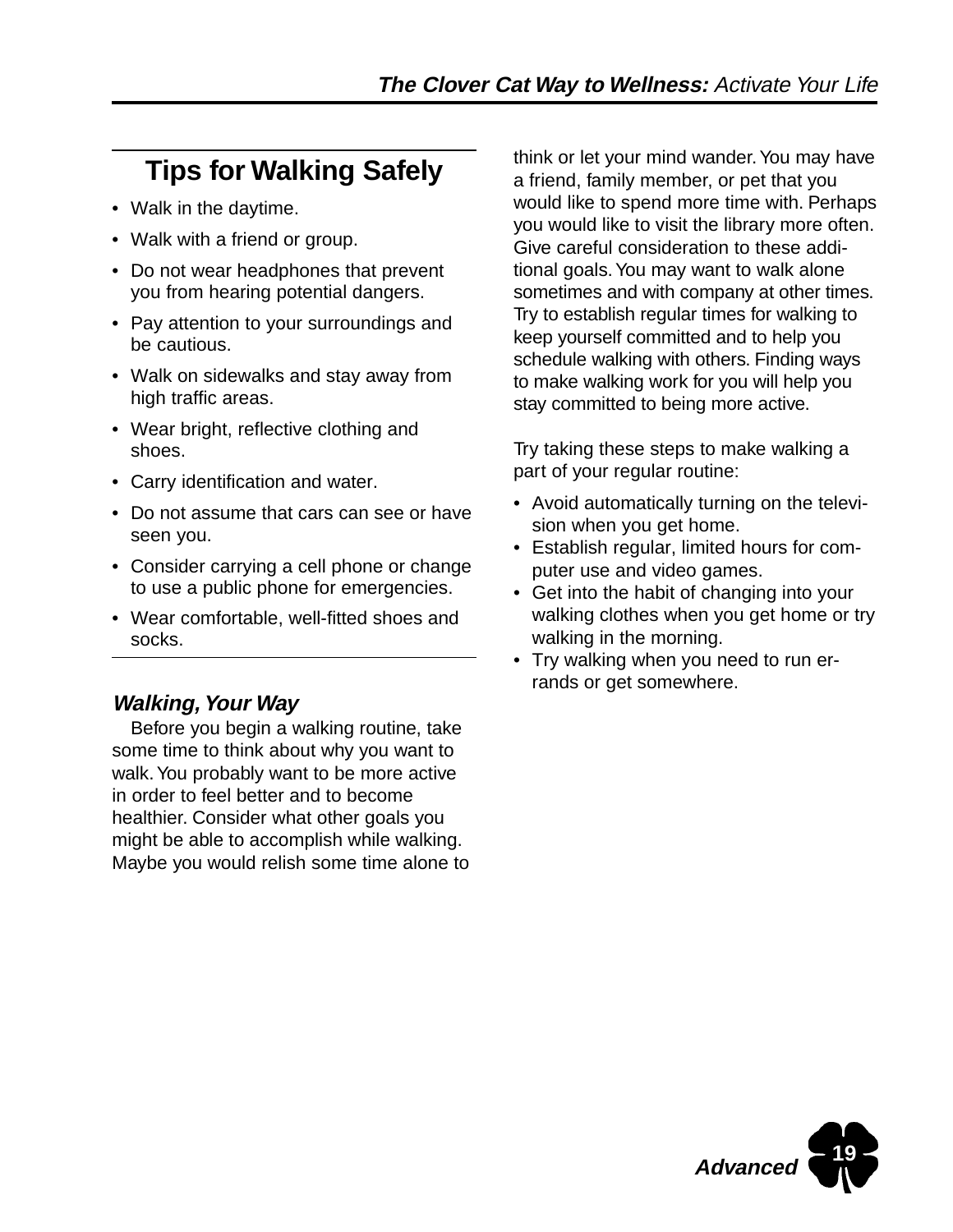## **Walk across Kentucky**

How many miles would you need to log in order to walk across Kentucky? The Commonwealth of Kentucky is approximately 420 miles wide from the most western to eastern points. Here are some interesting mile markers with approximate distances to help you track your progress if you decide to take this route to walk across Kentucky (for a total of 420 miles):

- Sassafras Ridge (Fulton County) to Kuttawa (Lyon County): 75 miles.
- Kuttawa (Lyon County) to Beaver Dam (Ohio County): 75 miles.
- Beaver Dam (Ohio County) to Horse Cave (Hart County): 75 miles.
- Horse Cave (Hart County) to Indian Hills (Pulaski County): 55 miles.
- Indian Hills (Pulaski County) to Thousandsticks (Leslie County): 85 miles.
- Thousandsticks (Leslie County) to Pippa Passes (Knott County): 35 miles.
- Pippa Passes (Knott County) to Stopover (Pike County): 45 miles.

If you can walk a mile in about 15 minutes, then you are covering about four miles per hour. If you walk for one hour five days of the

week, you will log 20 miles per week. At this rate, it will take you 21 weeks to walk 420 miles, the equivalent of walking across Kentucky.

From Pike County in the east to Fulton County in the west, Kentucky has a beautiful variety of scenery with mountains, rivers, and lakes. Our state has an abundance of forests, wildflowers, and birds to watch while you walk. Kentucky State Parks and other recreational areas have hiking and walking trails.

Becoming a walker can open your eyes to a new way of seeing things. One of the often-unexpected benefits of walking is how much more you will see of the world around you. You may meet new neighbors. You can watch new buildings take shape. You will have the opportunity to witness nature's ever-changing seasons. You may also find that walking helps you to better see inside yourself. Many people find they have creative ideas or suddenly see a solution to a long-standing problem when they walk alone and have time to relax. An open mind and an active body can take you wherever you need to be.

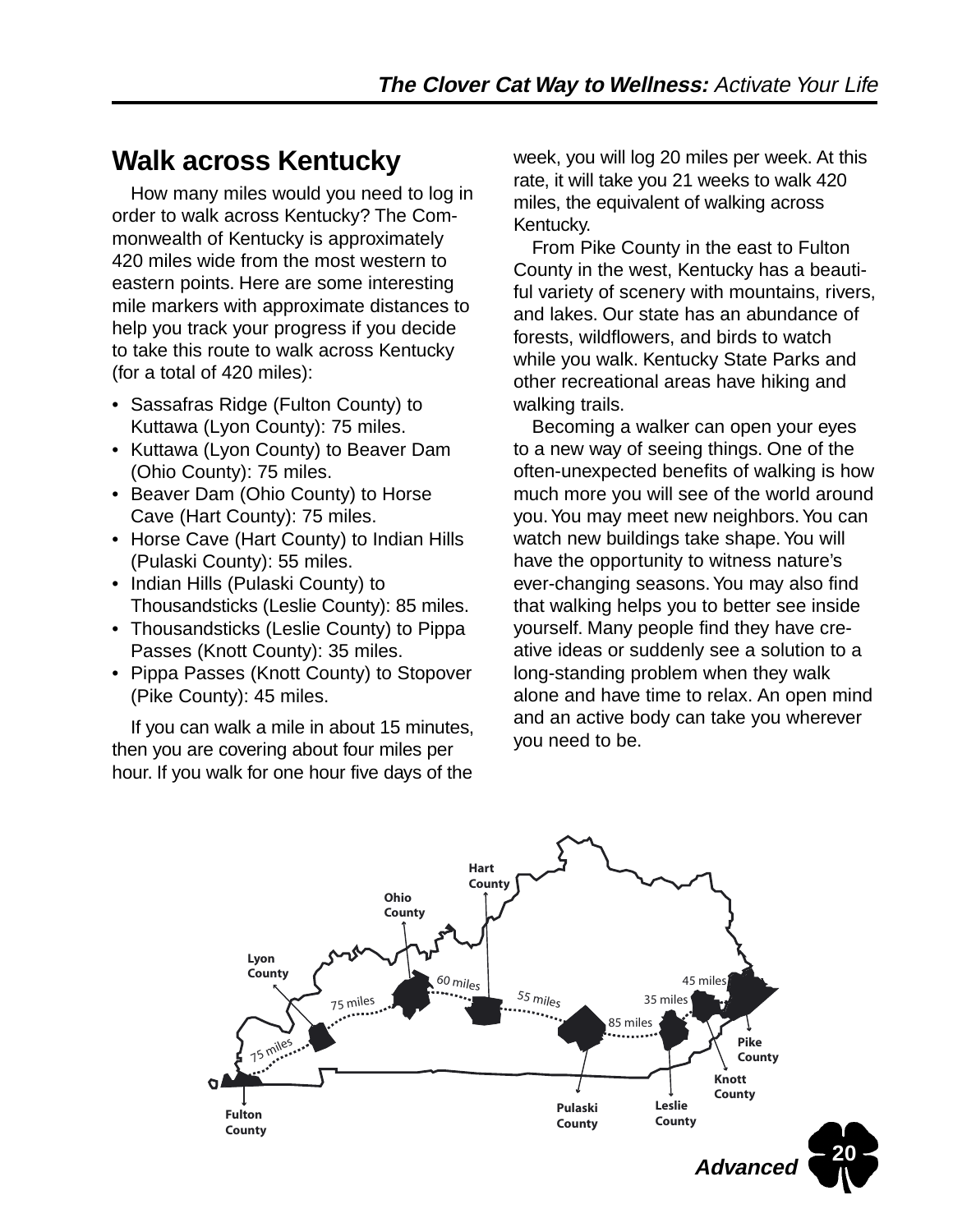#### **The Clover Cat Way to Wellness:** Activate Your Life

#### **Activity**

Using the week-long chart, think of and write down the activities you are involved with this week. Include school, social obligations, time to do homework, practice for sports, music or other activities, and anything else that you do during a week. Now, think about when you could add a walk. Try and pick four times throughout the week where you could walk for about 30 minutes. Remember, this could be with a friend, a family member, or a pet. Also think about things that may prevent you from walking. These things that may prevent you from walking are called barriers. Get into groups of three or four and discuss the possible barriers. As a group, see if you can help each other think of ways to overcome the barriers.

|                           | <b>Morning</b> | Afternoon                  | <b>Evening</b> |
|---------------------------|----------------|----------------------------|----------------|
| <b>Sunday</b>             |                |                            |                |
| <b>Monday</b>             |                |                            |                |
| <b>Tuesday</b>            |                |                            |                |
| Wednesday                 |                |                            |                |
| <b>Thursday</b>           |                |                            |                |
| Friday                    |                |                            |                |
| <b>Saturday</b>           |                |                            |                |
| <b>Possible Barriers:</b> |                | <b>Possible Solutions:</b> |                |

**Activity Worksheet for "Walk across Kentucky"**

| <b>Possible Barriers:</b> | <b>Possible Solutions:</b> |  |
|---------------------------|----------------------------|--|
|                           |                            |  |
|                           |                            |  |
|                           |                            |  |
|                           |                            |  |

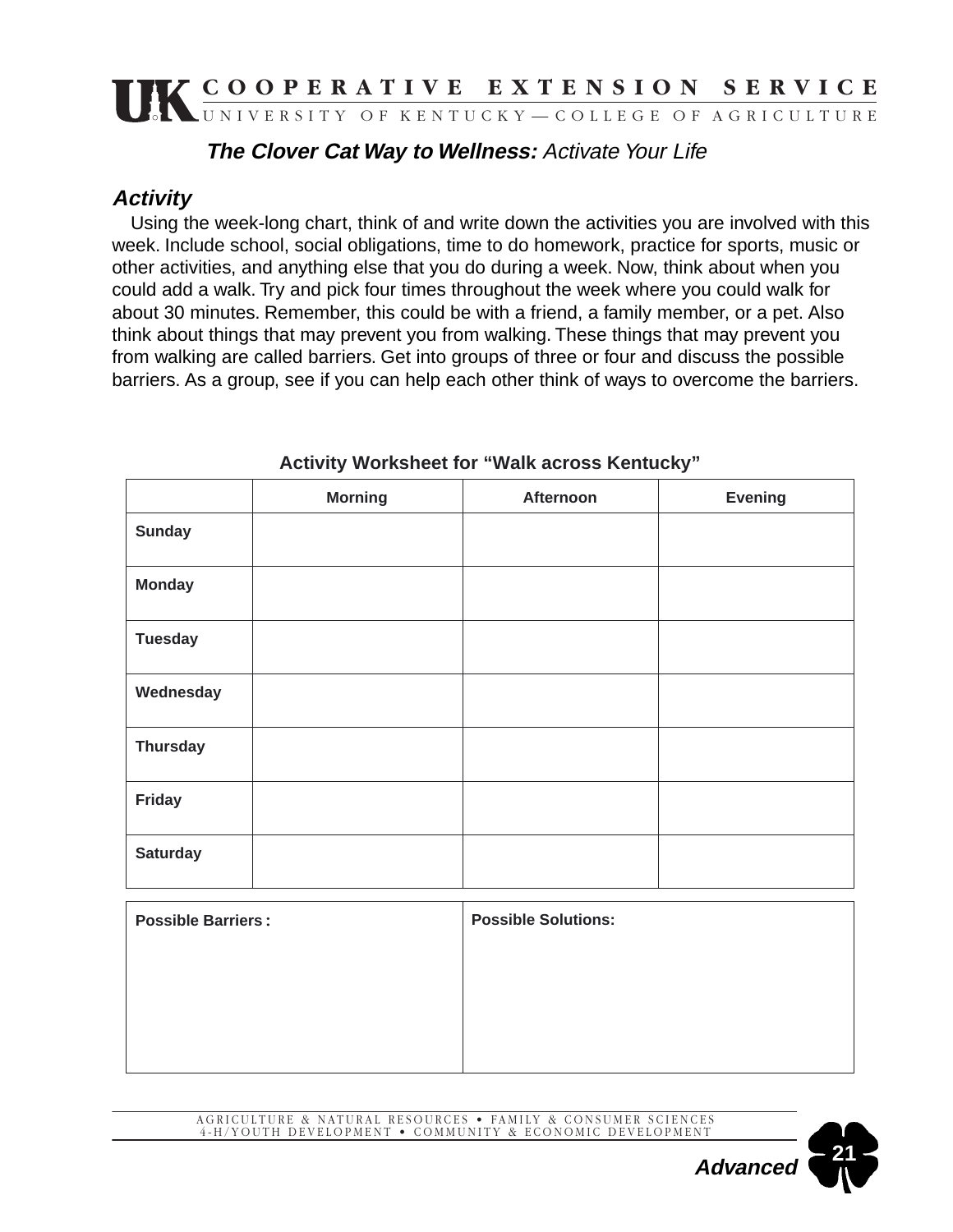

### **Clover Cat Way to Wellness: Take Time to Be Well**

Leading a balanced life improves your sense of well-being. School, family, work, and fun should all be a part of life. But you should make time to activate your life, to learn to eat well, and to enjoy life.

# **Time to Be Well**

You can learn how to take time to be well because the latest research shows how thoughts and behaviors today help shape what you think and do tomorrow. We now know much more about how to make changes in our diet and exercise behaviors to get in better shape. But the most exciting research news may be about how and why we make those changes. It may be that the old saying of "mind over matter" has some scientific basis.

### **Research Spotlight: Thoughts Affect Health**

We now know that chemicals in the brain called neurotransmitters play an important role in human behavior.

One of the neurotransmitters you may have heard about is serotonin, which is known to affect moods and behaviors, such as eating (which it affects in part through its influence on appetite) and sleeping. In the 1970s, scientists began to realize the influence thoughts can have on behavior and began to develop a treatment for depression called cognitive therapy, which helps people change their thought patterns. Cognitive therapy has been shown to be as effective as medications in the treatment of depression and may influence serotonin levels in the brain.

Perhaps the most exciting implication about serotonin is that positive thoughts and actions, because they influence serotonin levels, can promote behavior changes. People in generally good health who do not need medications seem to be able to use thought and action to make positive changes in their moods, appetite, and sleep patterns, which can have a significant effect on wellness.

David Burns, M.D., author of a popular book on this subject, observes that "you feel the way you think."

# **Changing Thought Patterns**

Your response to life's events is a matter of choice. Sometimes negative thoughts pop into your head automatically, but you can learn to turn the pessimist inside you into an optimist. Your thoughts are under your control, and you choose how you react to a given situation.

Researchers agree that you can positively change your sense of well-being by:

- Engaging in regular physical activity.
- Thinking positive thoughts.
- Managing your emotions.
- Coping with stress effectively.

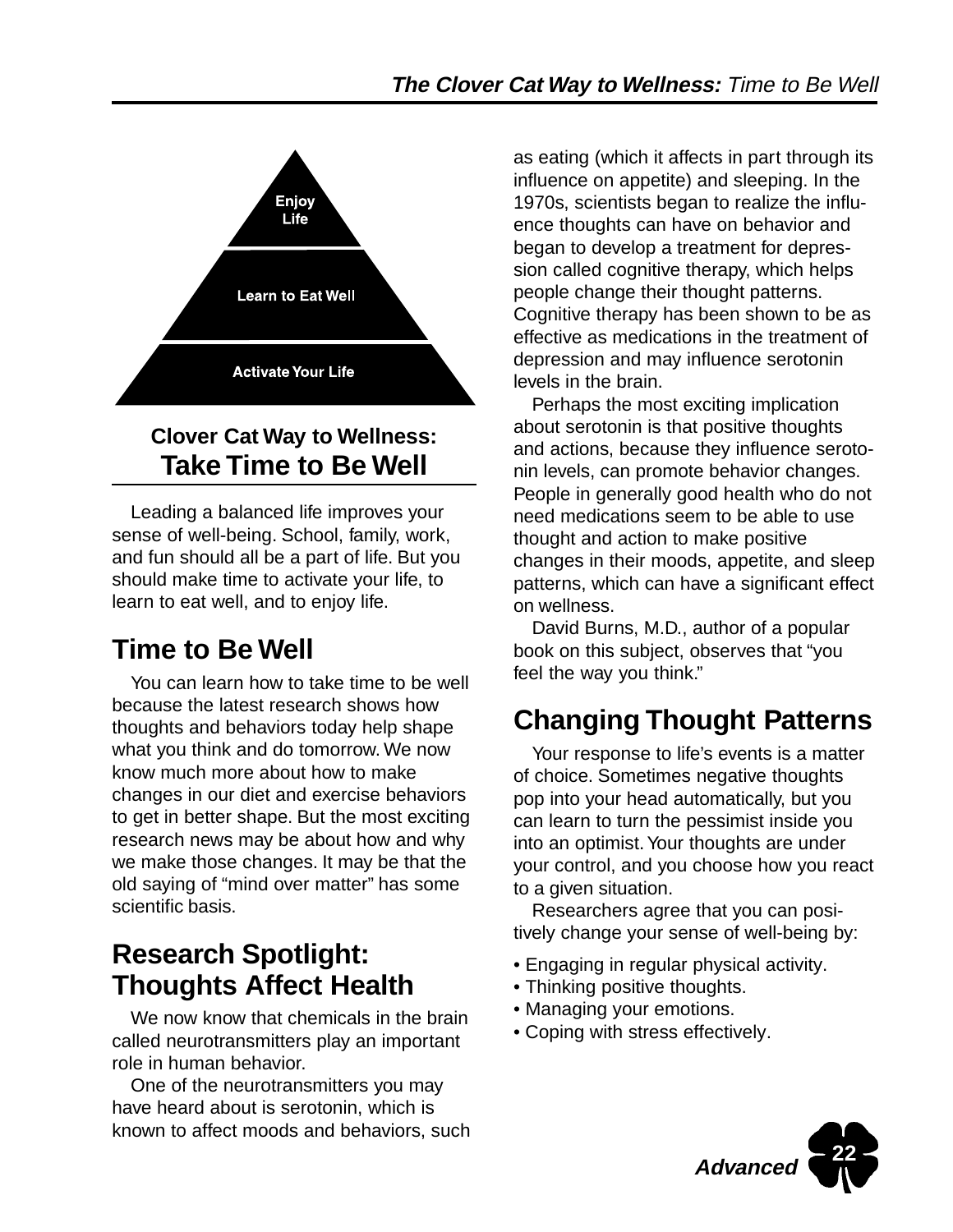We cannot always control our environment, but we can control how we react to it. It is not always easy, and it does take practice. Additionally, it is beneficial to think of stressful or unpleasant situations and how you could choose to react more positively. Has a friend ever hurt your feelings? Do your parents or teachers sometimes make you mad? Does your little brother or sister borrow your clothes or other items without asking? Are your friends sometimes late for social events? It is easy to get mad or yell or silently feel hurt. How can you change your response to the situation?

### **Positive Thoughts**

Sometimes we worry without purpose. Certainly, some amount of worry encourages us to do what we need to do. But rumination without either resolution or action is seldom productive. Try to forgive and forget, especially with yourself. Many people are harsh self-critics. It is important to make decisions about which thoughts or behaviors you would like to change. Then, consider whether you are willing to make those changes.

For example, if you want to lose weight, you will need to change your eating and activity behaviors. Try to select changes you are comfortable making and go slowly. If you are not willing to change your eating or activity patterns, try to accept yourself at your current weight. No good will come from continually telling yourself you need to lose weight. If you are able to focus on a goal of better health rather than weight loss, you may succeed.

One way to check your thought patterns is to keep a log of automatic thoughts. This will help you see if you are thinking negatively. By learning to rethink your thought response to different types of events, you can reshape your attitude, which in turn will help you be in a better mood, have more energy, and enjoy a greater sense of wellbeing. Take heed of current research on how thoughts affect behavior, because a positive outlook and the belief that we are making progress helps us move down the road to wellness. Remember—"you feel the way you think."

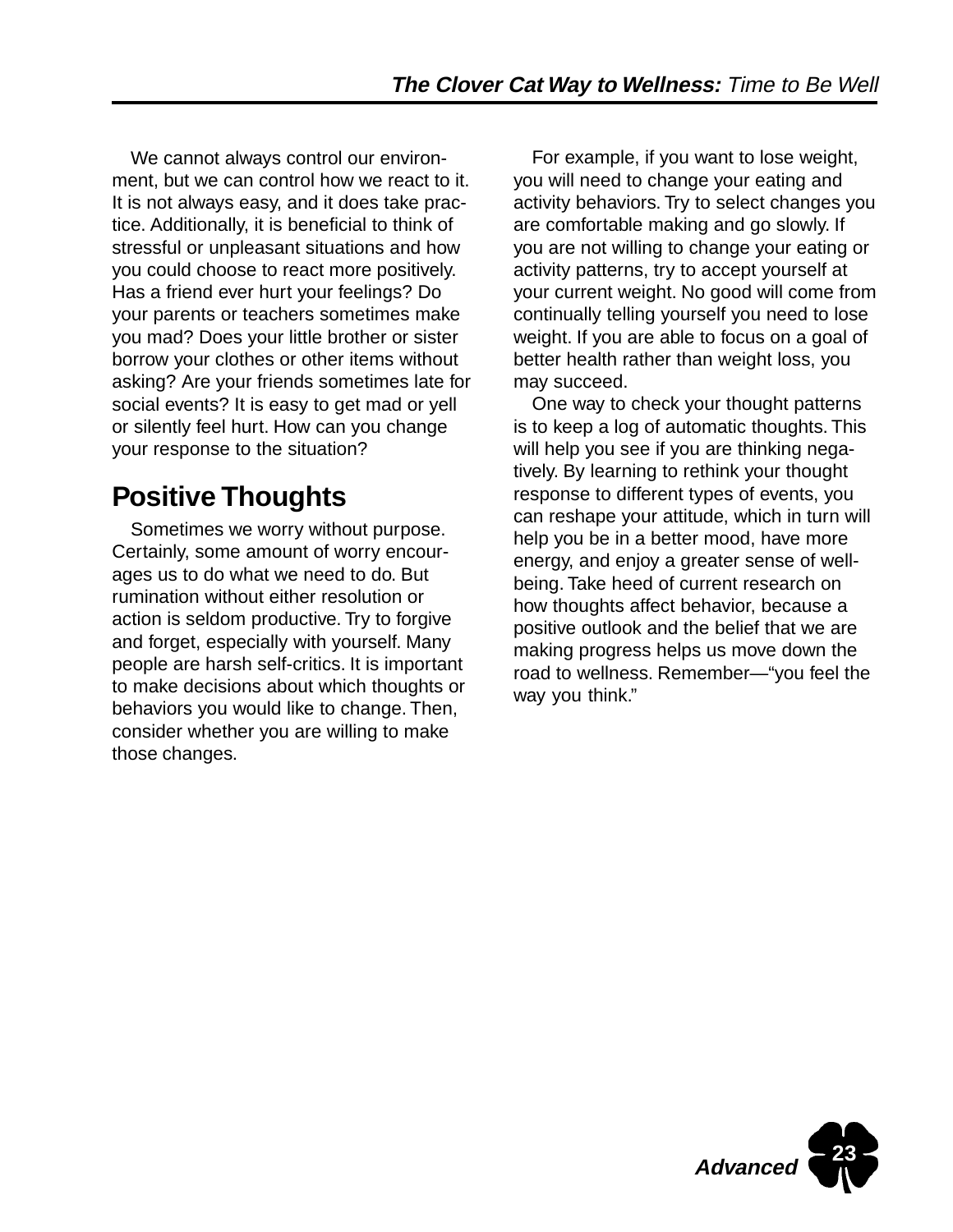#### **The Clover Cat Way to Wellness:** Time to Be Well

#### **Activity**

Write down five situations that would make you mad or cause other negative responses. Think about how you normally react to these situations. Be honest. Now, try to think of five positive ways to react. Get together in groups of three or four and discuss some of the situations. How would others in the group respond? Think about the five situations you wrote down and the five positive solutions each day for a few days. When one of the situations arises, practice the new response.

You may want to try to think of other situations and how you could control negative responses. Remember, it takes planning and practice.

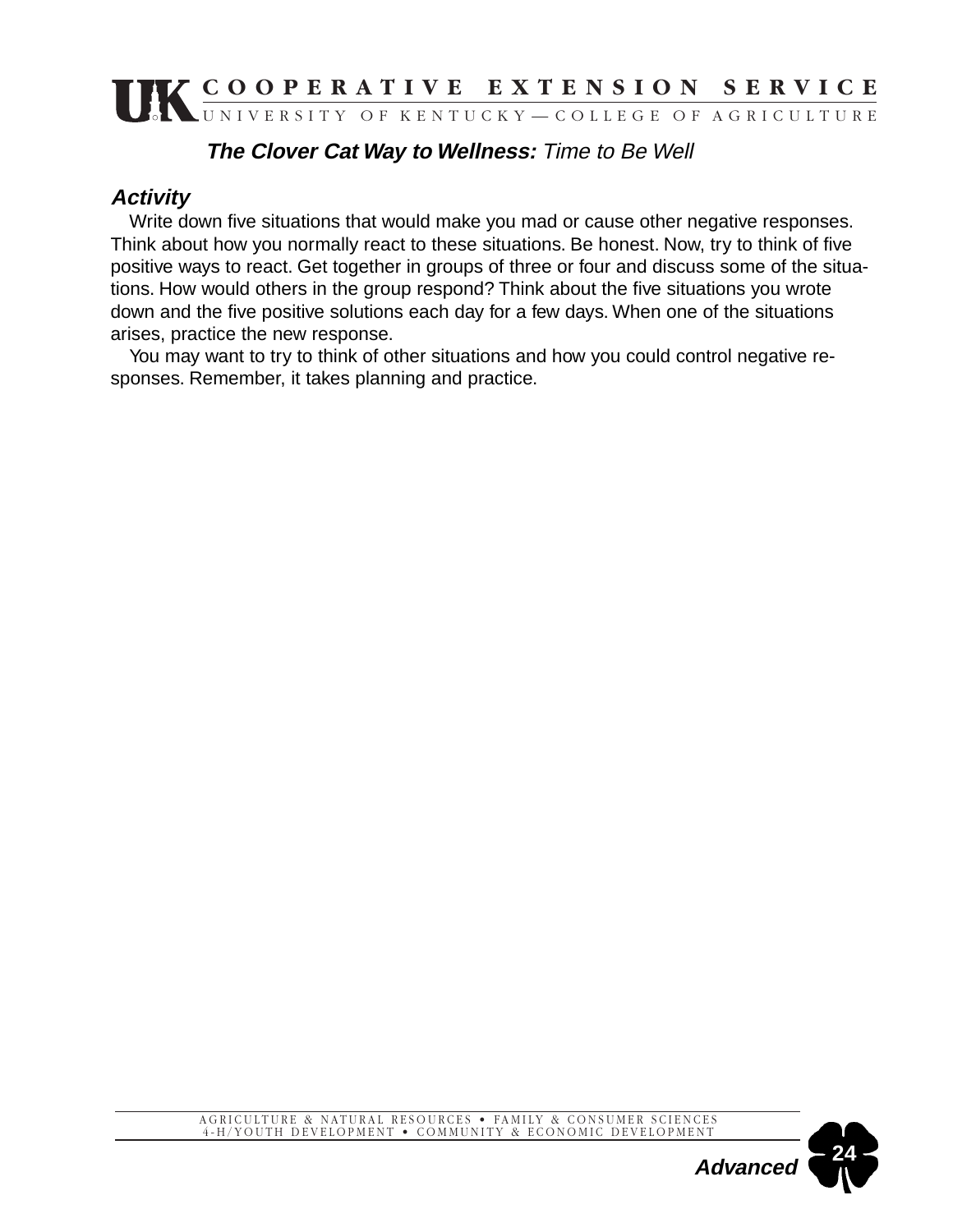#### **The Clover Cat Way to Wellness:** Time to Be Well

#### **Activity**

Have you ever heard of a mantra? A mantra is a word or phrase you can say over and over to yourself. Mantras can help to train your mind to think positive thoughts. Think of one positive phrase or word about the world, your environment, or yourself. It can be simple or complex. It could be one word or a favorite quote. Some examples are "peacefulness," "I am worthwhile," "I am important," "I am good," or "the tree is beautiful." A mantra can be anything. Practice saying it to yourself. You do not have to share your mantra with the group. Over the next few days, try saying your mantra over to yourself. If you find yourself stressed or about to yell at someone, try repeating this mantra five times.

Do you ever talk negatively to yourself? Negative self-talk or thoughts may start as insecurity but become a powerful, repeated thought. Someone may say over and over, "I am fat" or "I am not smart" or other negative statements. Negative self-talk can certainly hurt confidence and self-esteem. Often people hear this negative self-talk all day. During the teen years, many people find themselves unhappy with the way they look or other characteristics. It is important to recognize when you are telling yourself negative things and try to change those thoughts. Think of something negative that you tell yourself. Now, think of a positive statement about yourself. Even if you do not believe the positive thought at first, continue to repeat it to yourself. Try using your mantra to replace the negative thoughts when they spring into your head.

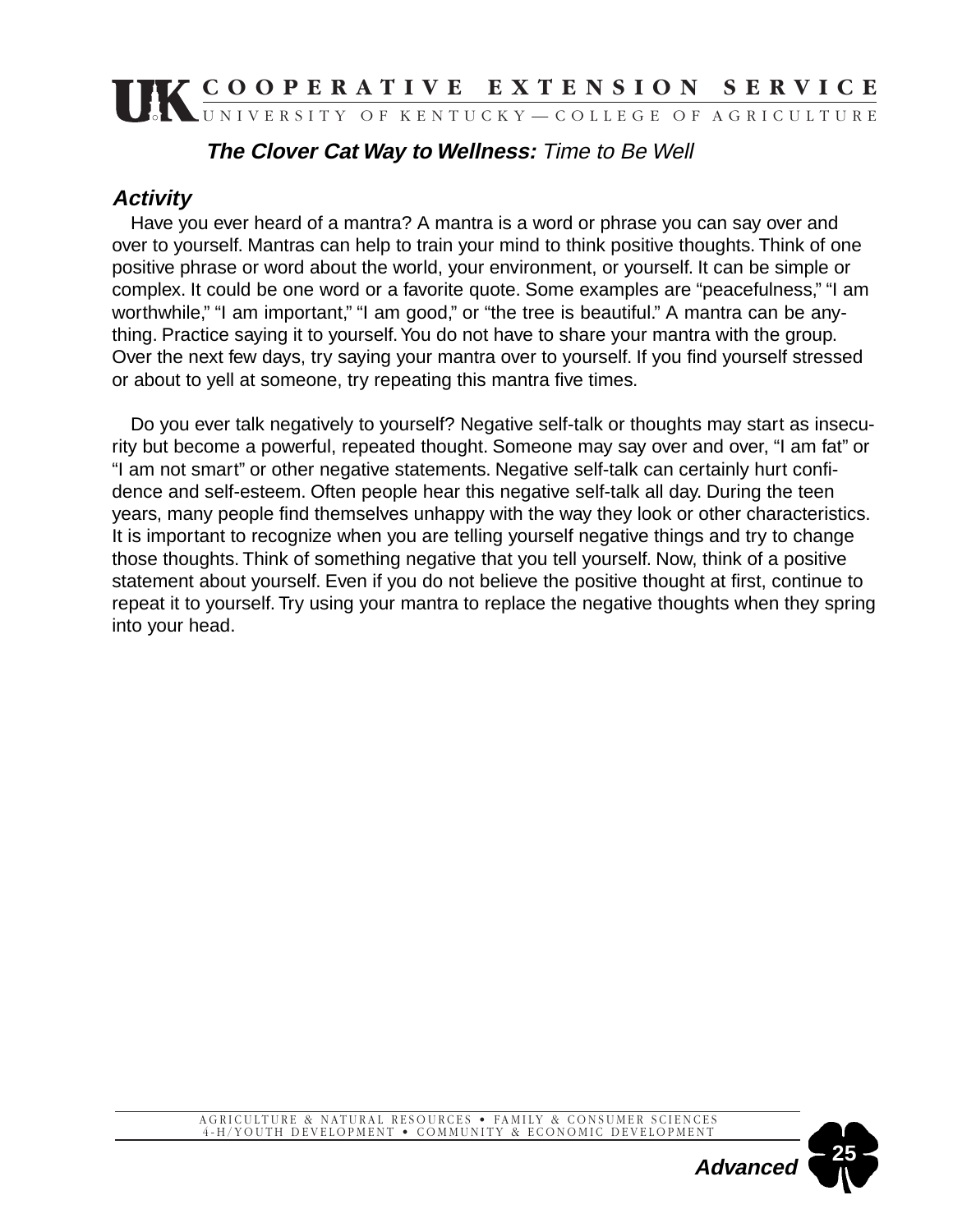## **Taking Time**

We live in a world where time always seems to be lacking, but slowing down and taking care of ourselves is an important part of staying well. Here are some ideas to help you:

- Learn to enjoy moving. Physical activity can have a very positive influence on mood and appetite. Activate your life to be truly well.
- Make time to get out into nature. Hiking, boating, swimming, or just sitting in the great outdoors can help us gain perspective on our place in the universe.
- Do something daily for your spirit. Inspirational reading or writing in a journal are just two examples. Visit your local library or bookstore to enjoy many books to help you nurture the spiritual side of your life.
- Use a sense of humor to help you through difficult times. Humor can indeed be the best medicine. Laughing and smiling have a positive effect on you and those around you.
- Take time every day to be "body aware." For example, when you wake up or take a shower, for example, try stretching or moving all parts of your body.
- Use visual cues in your home, locker, or at school to remind you to take time to be well. They can be an ever-changing environment of encouragement to support you on your way to wellness.
- Take time to think about what you value, such as family, friends, school, time to read, or learning something new. Are you living in a way that supports what you value? Are your behaviors helping you reach your goals in life?
- Occasionally take time to become completely absorbed in something other than yourself. Some people do this by cooking, sewing, painting, or playing music. You could also try dancing or reading whatever strikes your fancy.
- Take time to be with family, friends, and others in your community. Being with

people with whom you have something in common, volunteering, and belonging to a group can greatly enrich your life.

• Finally, take time to rest and sleep. You probably know how many hours of sleep you need to feel your best, so make an effort to get to bed on time. Many of us don't get enough sleep during the week and try to catch up over the weekend. You may find that you'll feel better and get more done if you take time each night to get enough sleep.

As recently as 50 years ago, people were more physically active but had little time for recreation. They also had strong ties to family and community. Now we have the luxury of choosing our activities and, in some cases, our company. Take advantage of what today's world has to offer by taking time to be well.

## **Journal Writing**

Have you ever kept a journal or a diary? Writing in a journal or a diary can be therapeutic and relaxing. Dr. Sam Quick of the University of Kentucky's Department of Family Studies says that there are several reasons to do journal writing, including:

- Gaining perspective.
- Clearing the mind.
- Solving problems.
- Generating new ideas.
- Gaining insight.
- Reflection.
- Self-expression.

If you are stressed, trying to work out a problem, or just need some time to yourself, journaling is a great idea. All you need is a pen or pencil and a notebook or journal. You can write about anything—your day, your feelings, a situation, something that makes you mad or stresses you out, or an object, such as a tree or a car. Let your writing just flow without worrying about grammar. You can keep your journal just for yourself.

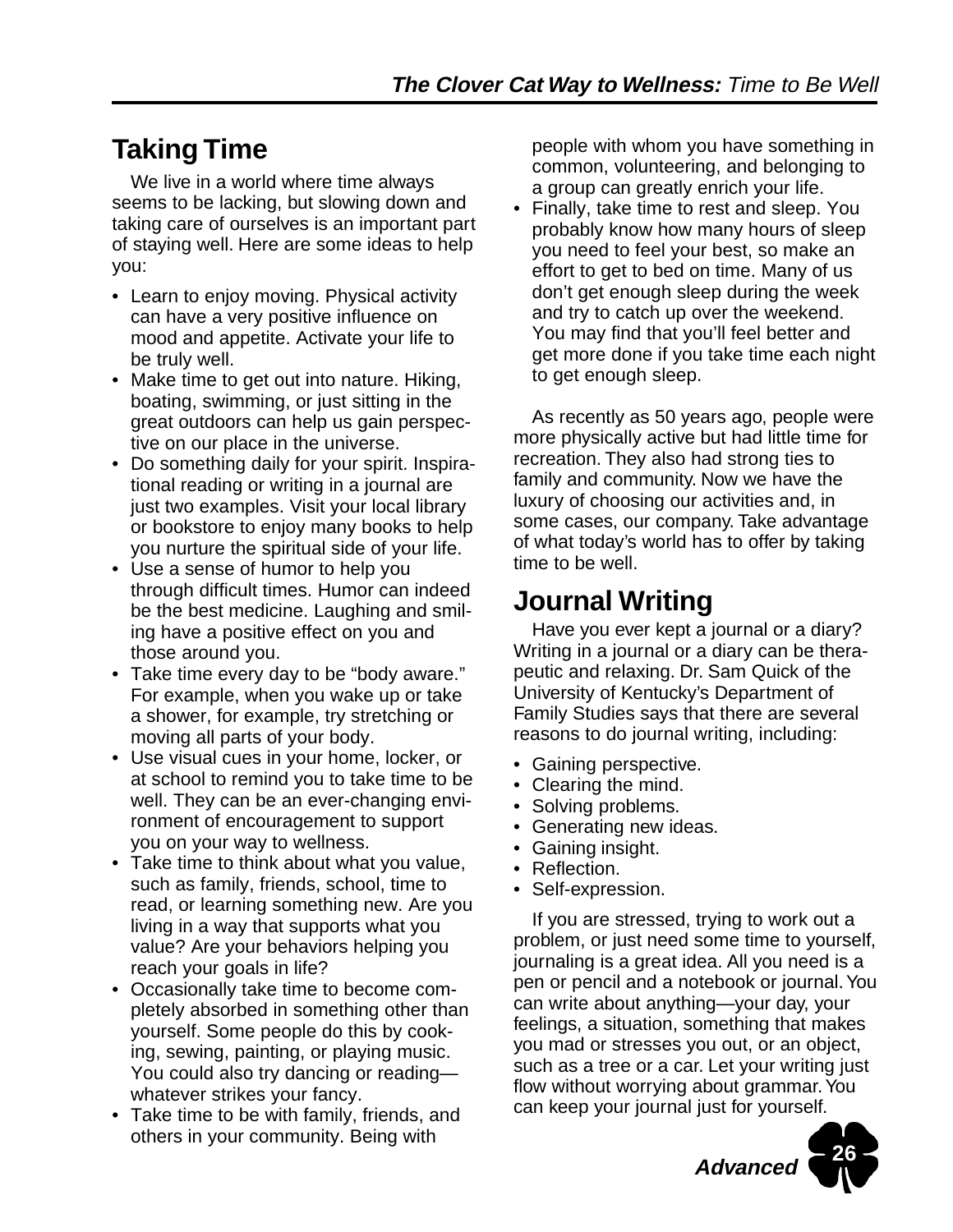#### **The Clover Cat Way to Wellness:** Time to Be Well

#### **Activity**

Spend 15 minutes writing about anything. Do not worry about grammar or punctuation. Simply write. You can write abstractly or about something that just happened. When the 15 minutes are up, stop writing. Did you write about things that you did not realize you were thinking? Try journaling a few times over the next week. You may find that it helps you clarify your thoughts or bring things into perspective.



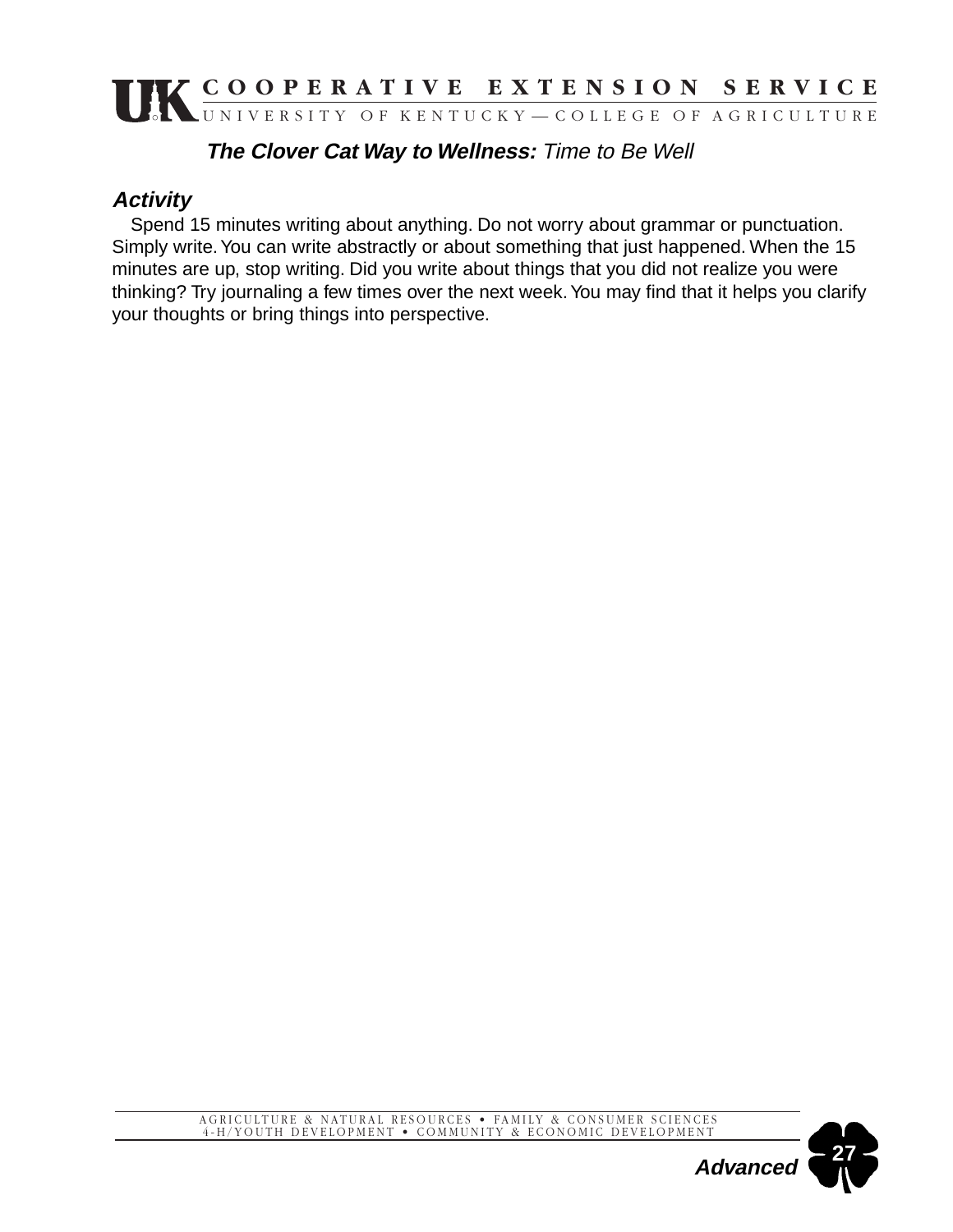Humor is likely a part of everyone's daily life. And for good reason. A good laugh takes us away from the stresses of the day and lets us enjoy the moment. The word humor is derived from the Greeks, who believed that physical and mental balance produced "good humor." Hearing a joke or reading a funny cartoon lifts your spirits and can pull you out of a bad mood. But did you know that humor can also improve your physical health? Scientists have found that laughing affects most of the body's systems. It can increase your respiratory, or breathing, activity and oxygen rate. This means your body can better deliver oxygen to where it is needed, making you feel more active and alert. Laughter increases muscle activity and heart rate and the release of endorphins. Dr. William Fry Jr. says that laughter is "an aerobic experience, an internal stationary jog." Endorphins give us a natural feeling of well-being. Our bodies release more endorphins when our senses experience something pleasant, such as the sight of a newborn baby, the smell of good food, finishing a good workout, or laughing at a funny joke. This gives us a moment of joy and a break from stress, which increases endorphins. When you look at the facts, laughter is a path to better physical and mental health.

### **Tips to Help Your Mood**

- Cut out cartoons from the newspaper and post them in your locker or bedroom. This will give you a quick "pick me up" between classes and after a hard day at school.
- Decorate your room with things you enjoy. Hang posters of your favorite musician or athlete. Stuffed animals and humorous cards or stickers will liven up your room. Place a funny screen saver on your computer.
- Spend time with people with a good sense of humor. If your friends and family can make you laugh, you are in great company!
- Read a humorous novel or comic book. Watch a funny movie or television show.
- Don't forget to laugh at yourself. Sometimes we take ourselves too seriously. There is nothing like a good joke to put things in perspective. Remember that a day with laughter is a good day!

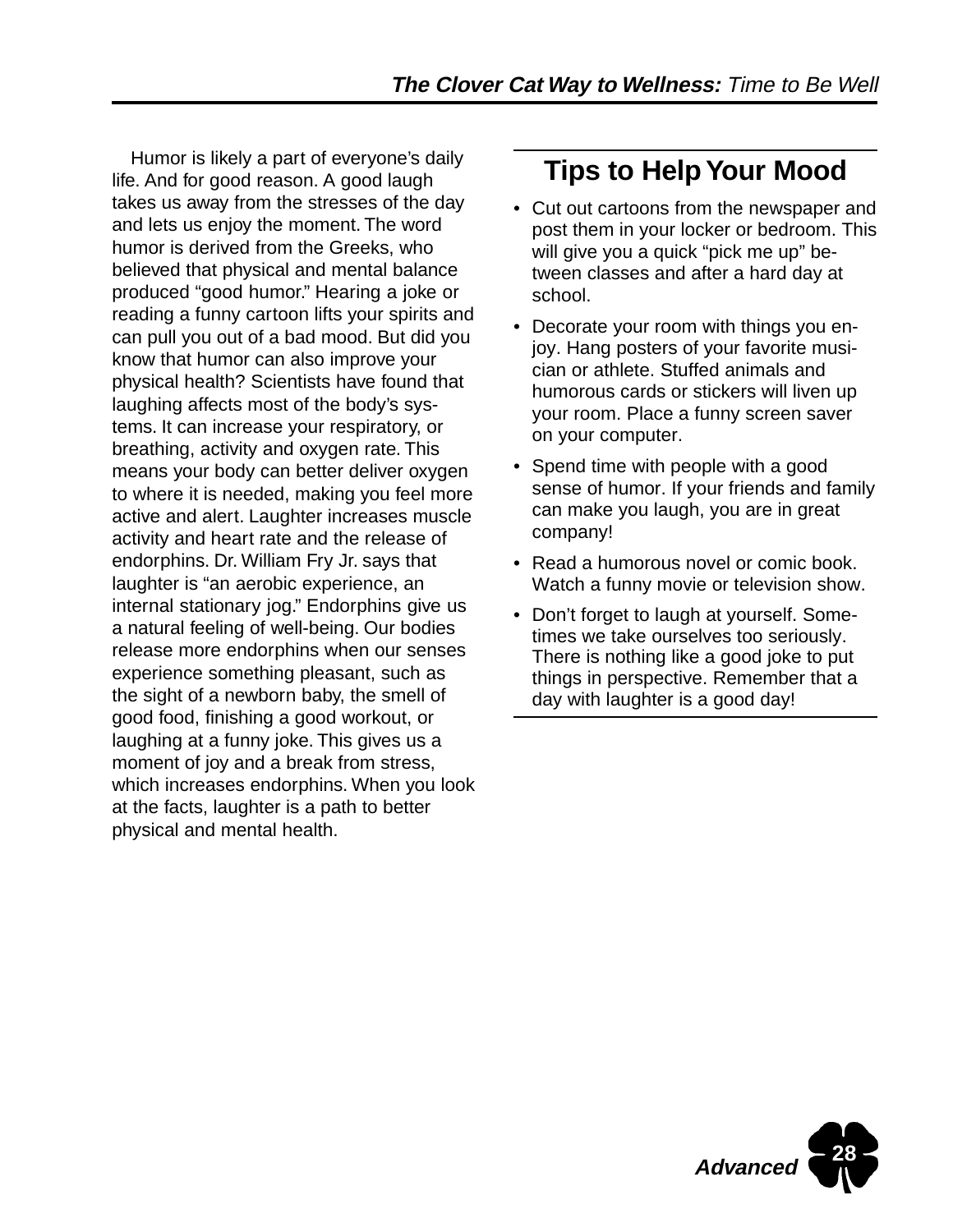#### **The Clover Cat Way to Wellness:** Time to Be Well

#### **Activity**

Divide the students into groups. As a class, discuss the aforementioned ways to incorporate humor into daily life. Have each group come up with five ways to add more laughter to their day. Each student can answer the following questions before the group project.

1. Do I laugh at least once every day?

2. What do I find funny?

3. Do I tell jokes that may be offensive to others?

4. What makes me happy? Sports? A good movie? Spending time with my friends and family?

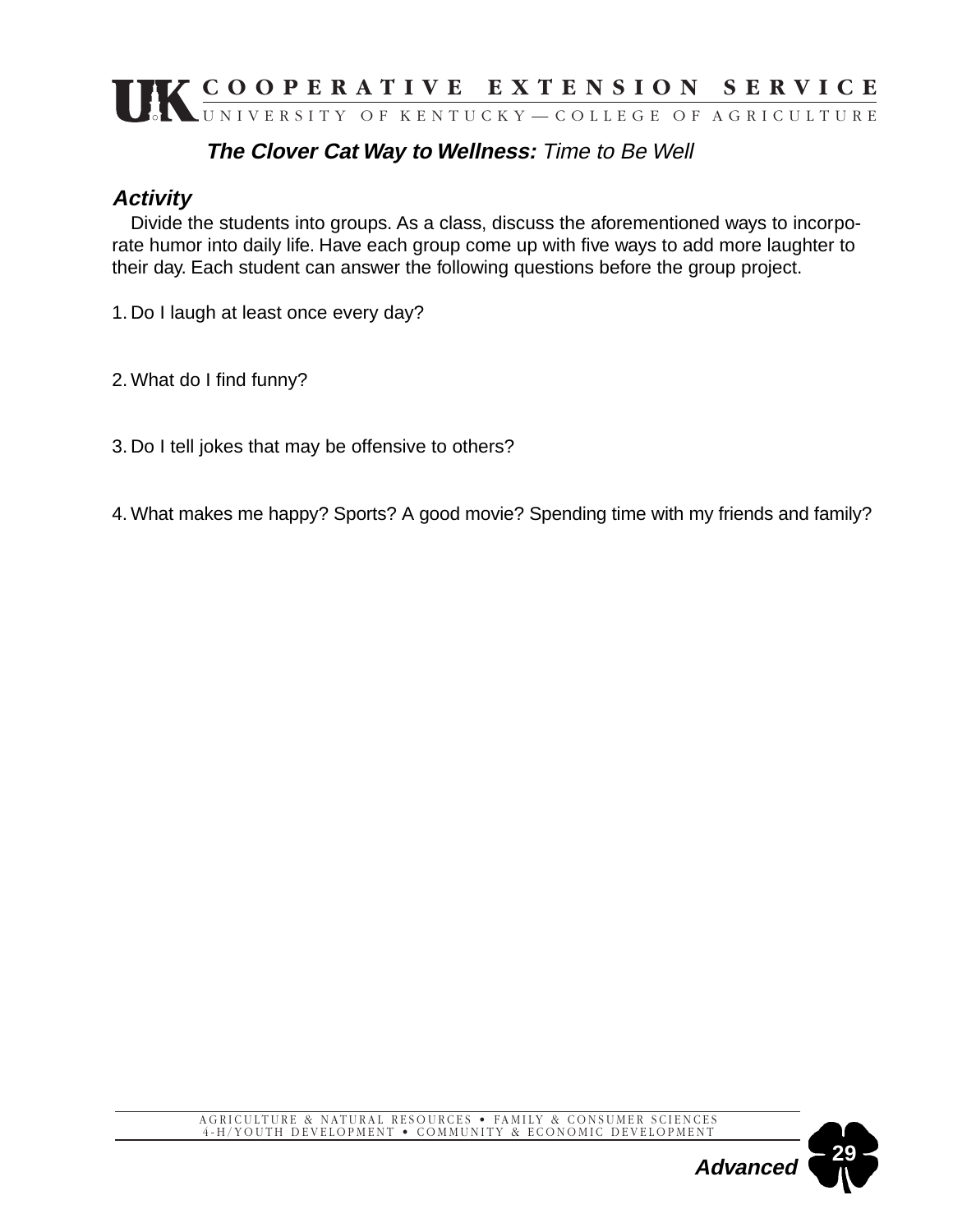# **Food Security**

Do you know what food security is? Food security is, "Access by all people at all times to enough food for an active, healthy life. Food security includes at a minimum: (1) the ready availability of nutritionally adequate and safe foods, and (2) an assured ability to acquire acceptable foods in socially acceptable ways…" (Nord, 1999). There are many people in the world, the United States, and even Kentucky that do not have enough food to eat. According to the U.S. Department of Agriculture (USDA), 9.7 percent of U.S. households and 8.4 percent of Kentucky households are food insecure (USDA, 1999). Often people or families that are food insecure do not have enough money to supply enough food for health at all times; therefore, poverty is a one main issue of hunger and food insecurity. Not having enough food or money to buy food can be very stressful. The poverty rate in the United States is 13.6 percent (USDA, 1999). In 1996, the poverty rate in Kentucky was 17.9 percent (Kentucky Department of Public Health). It is interesting to note that Kentucky has a food insecurity rate lower than the national average but a higher poverty rate. Can you think of any reasons why this is so? Some experts speculate that one reason may be that the cost of housing is lower in Kentucky than in other parts of the country (Nord, 1999), allowing a larger percentage of the income to be spent on food.

Having the right amounts and types of food is very important for health and wellness. Without appropriate food, it is difficult to have the energy to go to school, to work, and to play. Food is essential for growth and maintenance of the body. Additionally, not having food can increase stress and anxiety for individuals and families; therefore, a lack of food can affect nutritional status, activity level, and increase stress.

What can we do to help? Have you ever participated in a food drive? Is there a food bank in your county or city? Giving of your time to others not only helps the people in need but can also give you a sense of community and happiness.

# **Community Wellness**

When we consider other people and their needs and then act in a kind manner, it often boosts our own sense of well-being. Understanding and helping others is beneficial to the world, the community, and the individual. There are many things we can do to improve the lives of those around us. Often, just being kind and remembering the importance of each person can improve a community. Try saying "hi" to many people, even those you do not know.

Try to recognize when someone needs help. Can you hold open a door? Help someone carry a heavy load? Walk someone's dog? We sometimes hear of random acts of kindness. These acts can include any kind act that helps another human or animal. Random acts of kindness may seem small but may really make someone's day. There are also many ways in which we can volunteer to help different organizations.

Think about your community. Can you think of something that needs to be done? Think about your interests and strengths. Do you like animals? Are you good with children? Do you enjoy talking with older people? Often our own interests can lead us to volunteer work. Maybe you can help watch children at a church or visit with people in a nursing home. If you like animals, maybe you can volunteer at an animal shelter. The possibilities are boundless.

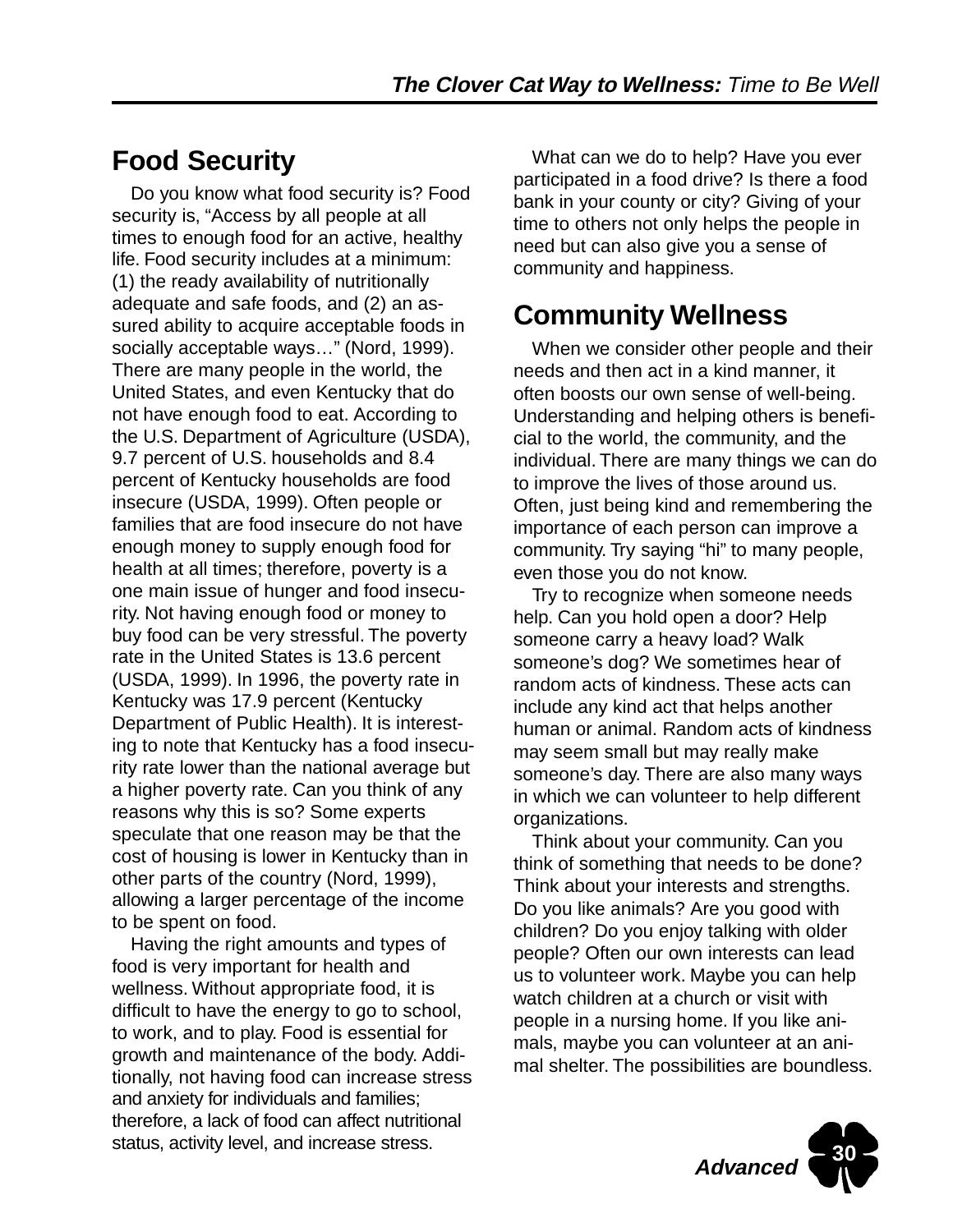#### **The Clover Cat Way to Wellness:** Time to Be Well

#### **Activity**

As a group, discuss how to plan a food drive. Where can you collect food? What theme can you use? Is there an upcoming holiday, a homecoming game, or other event? What supplies do you need? How will you market the food drive (posters, fliers, announcements, etc.)? Will you leave a bin out all the time or only collect food during certain times? Will you have a goal of a certain amount of food to collect, or will you just collect for a certain amount of days? Is there a food bank in your county that can distribute the collected food? How will you get the food to the food bank?

Once the group has made decisions on the place, date, and time of the food drive, decide what needs to be done. Split into groups of three to five and assign each group a task. For instance, one group needs to contact the local food bank. What sort of food do they collect (canned food, dried food, boxed food, etc.)? Another group needs to plan and implement the marketing section of the drive. This includes making the fliers, posters, and other materials. You may need a group to plan the location, count the food, or collect the food. The number of tasks depends on the type of food drive the group has decided to run. Make sure to have a plan of action. Each group should be clear on the tasks they need to complete and the time period they have to complete the tasks. Plan a day in the near future to discuss progress. You may need to have frequent planning sessions until the food drive is complete.